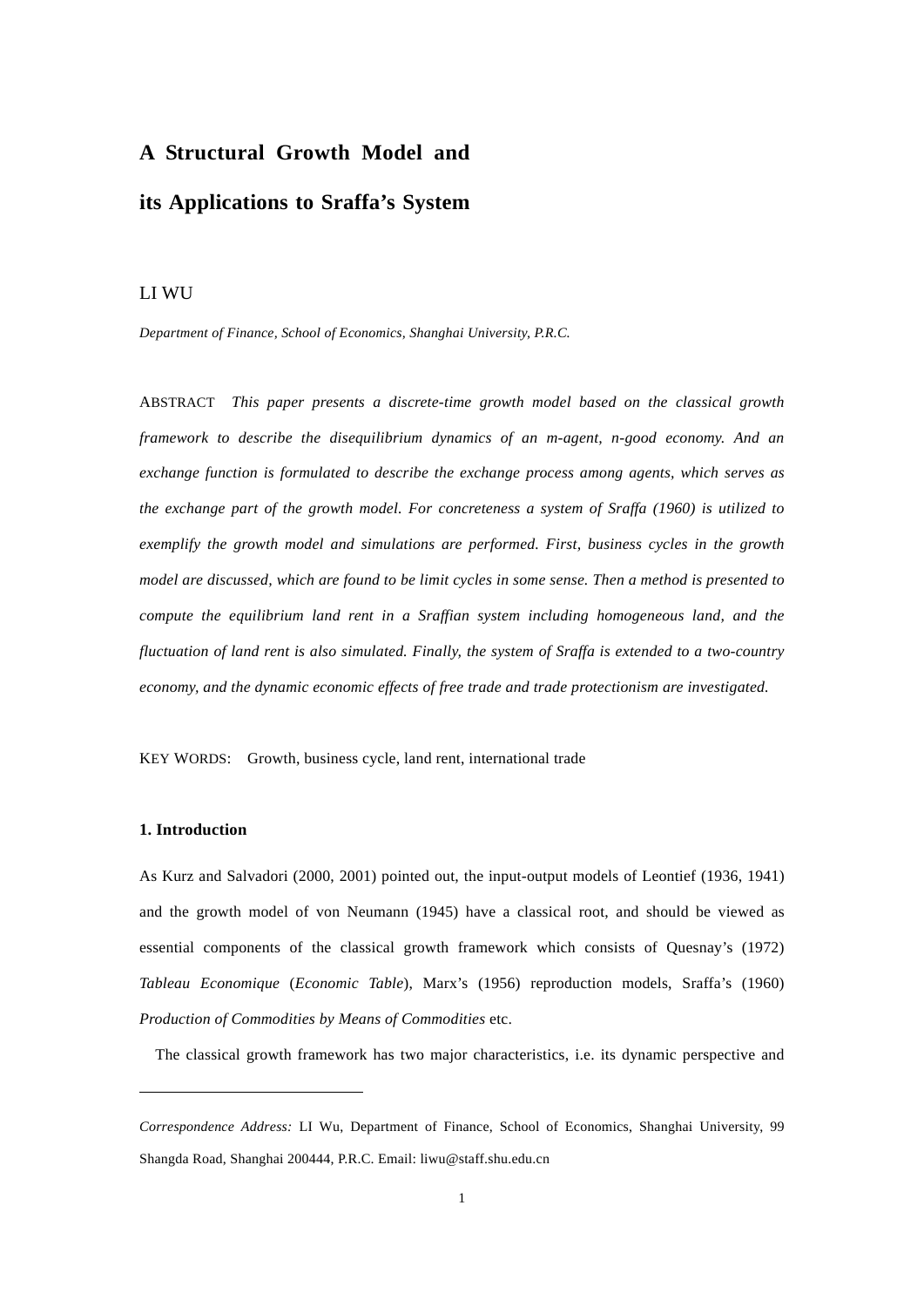structural perspective. That is, the framework regards the economy as a circular flow containing interdependent sectors (or agents), and provides deep insights into the structure and interplay of all parts of the economy. Specifically, the models under the classical growth framework usually are characterized by following features:

 (i) The models contain multiple sectors (or agents) and goods, and each sector (or agent) needs products of other sectors (or agents) as inputs of production;

 (ii) The models usually assume constant returns to scale (e.g., see Samuelson and Etula, 2006);

 (iii) Equilibrium paths usually are balanced growth paths with a uniform growth rate (i.e profit rate);

 (iv) Equilibrium growth rate, equilibrium prices and equilibrium output structure are determined by technologies of sectors (or agents);

 (v) Fixed capital usually is dealt with in a joint production framework, as a result joint production plays an important role (e.g., see Salvadori and Steedman, 1990);

 (vi) Matrices and Perron-Frobenius theorem are (or can be) used widely as mathematical tools;

(vii) Dynamic models usually are discrete-time systems.

Up to now issues related to equilibrium have been analyzed thoroughly under the classical growth framework, such as the existence of equilibrium (e.g. Kemeny, Morgenstern and Thompson, 1956), exchange equilibrium (e.g. Gale, 1960), optimality of equilibrium (e.g. Dorfman, Samuelson and Solow, 1958; McKenzie, 1963, 1976), perturbations of equilibrium (e.g. Dietzenbacher, 1988), stability of equilibrium (e.g. Morishima, 1964), equilibrium models of Marx (e.g. Morishima, 1973). However, it seems that some disequilibrium issues such as the fluctuation of prices and land rent, business cycles, international trade under disequilibrium circumstances etc., haven't been investigated sufficiently, and this paper is a tentative attempt to explore the method for the analysis of these disequilibrium issues under the classical growth framework.

The main idea in this paper is to develop an exchange function describing the (disequilibrium) exchange process among agents (or sectors), and then combine it with the input-output production processes to obtain a growth model capable of describing the disequilibrium dynamics of an *m*-agent,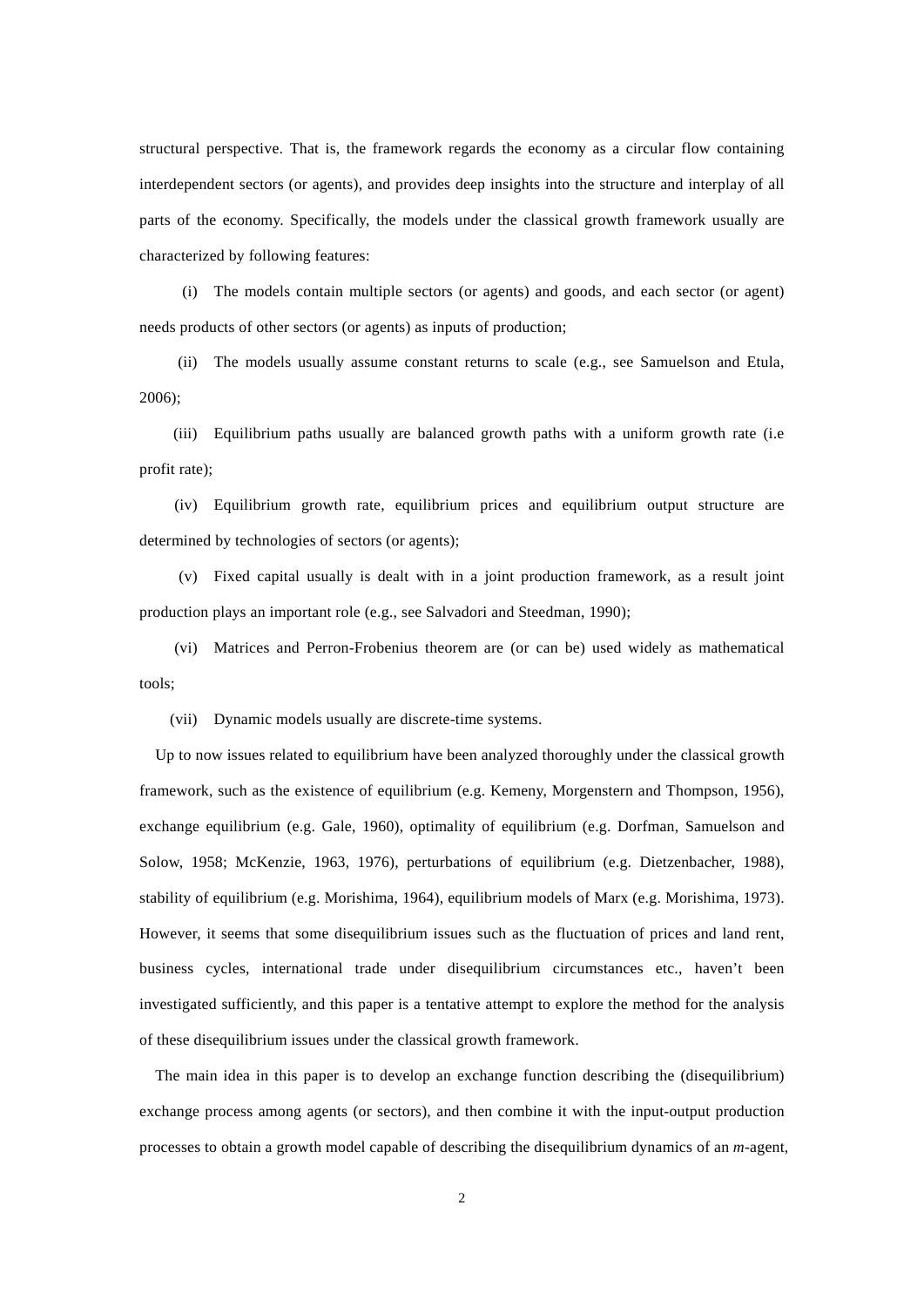*n*-good economy. Then by simulations the model will provide some insights to those disequilibrium issues aforementioned.

The paper is organized as follows. Section 2 introduces concepts about technology and production, and an economy system given by Sraffa (1960) is also introduced. Section 3 presents the exchange function, and the exchange process is illustrated with the example of the Sraffa's system. Section 4 introduces the structural growth model, and a computable specific form of the model is also given to serve as the simulation platform in following sections. Section 5 analyzes the business cycles and the land rent in a one-country economy. Section 6 analyzes the international trade in a two-country economy. The final section contains some concluding remarks.

In the sequel the following notations and terms will be used. **e** denotes the vector  $(1, 1, \dots, 1)'$ . A vector **x** is called positive (or nonnegative) and we write  $\mathbf{x} \gg 0$  (or  $\mathbf{x} \ge 0$ ) if all its components are positive (or nonnegative). **x** is called semipositive and we write  $\mathbf{x} > 0$  if  $\mathbf{x} \ge 0$  and  $\mathbf{x} \ne 0$ . For vectors **x** and **y**, we write  $x \gg y$ ,  $x > y$  and  $x \ge y$  analogously. Such notations and terms are also used for matrices. A semipositive column (or row) vector **x** is said to be normalized if  $\mathbf{e}'\mathbf{x} = 1$ (or  $\mathbf{x}e = 1$ ) holds.  $\hat{\mathbf{x}}$  denote diag( $\mathbf{x}$ ), i.e. the diagonal matrix with the vector **x** as the main diagonal.

#### **2. Technology and Production**

Suppose there are *m* agents and *n* goods in an economy, which are indexed by  $1, 2, \dots, m$  and  $1, 2, \dots, n$  respectively. An agent may stand for a firm or a sector. If we regard a household as a producer of labor power (or human capital, service, etc.), which absorbs consumer goods, education, trainings and medical treatment etc, and regard its consumption process as an investment and production process, then such an agent can also stand for a household roughly. And such treatment of the consumption process is generally used (e.g., see Solow and Samuelson, 1953).

## *2.1 Input Coefficient Matrix and Output Coefficient Matrix*

When each agent has only one technology and joint production is allowed for, as in the growth model of von Neumann (1945) all technologies can be represented by an  $(n \times m)$  input coefficient matrix **A** and an  $(n \times m)$  output coefficient matrix **B**, and in either matrix the *i*th row and *i*th column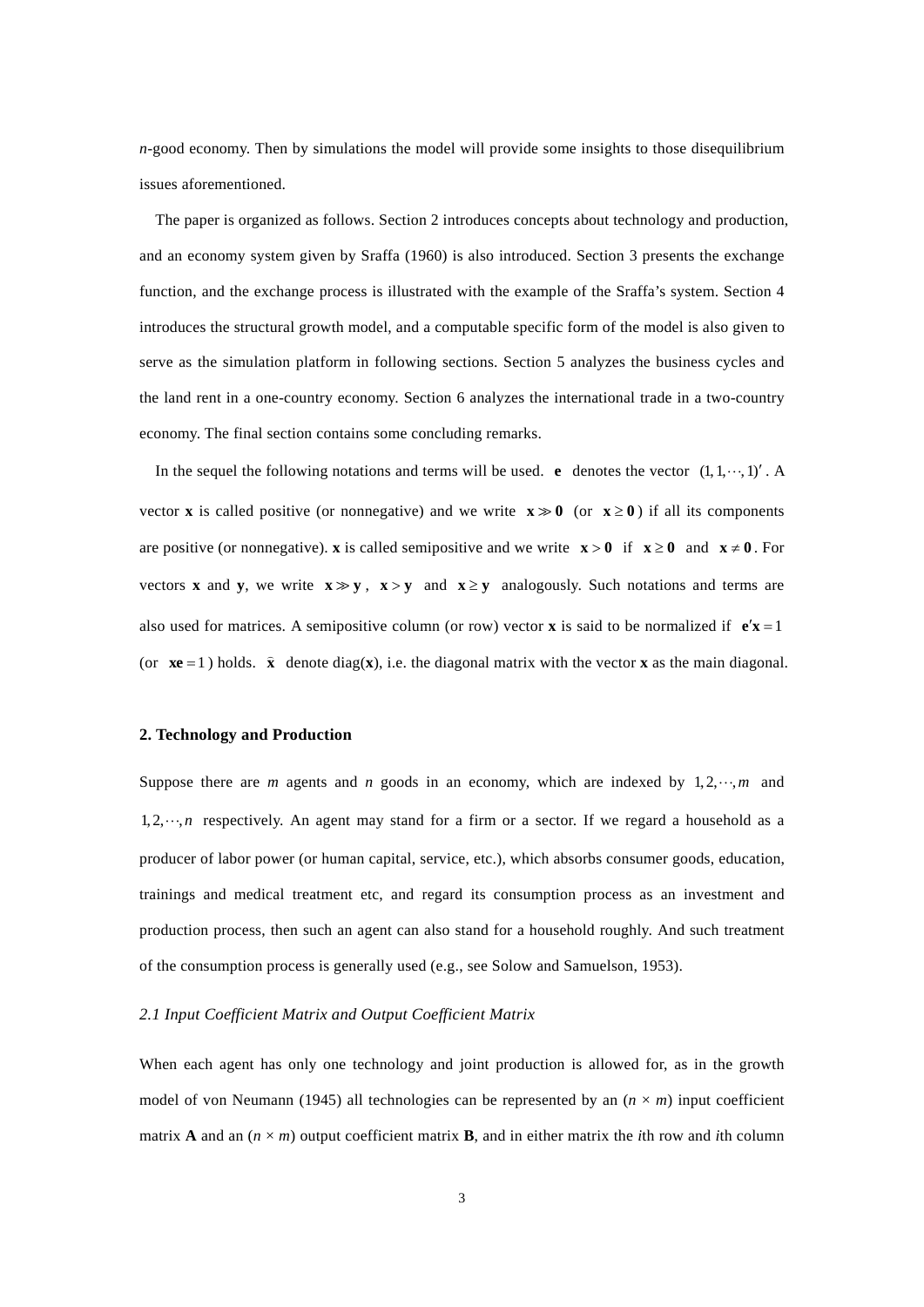correspond to good *i* and agent *i* respectively.

Below is an example of  $(4 \times 6)$  input and output coefficient matrices.

$$
\mathbf{A} = \begin{bmatrix} 0.28 & 0.50 & 0.53 & 0 & 0 & 0 \\ 0.84 & 0 & 0 & 0 & 0 & 0.77 \\ 0 & 0.49 & 0.45 & 0.50 & 0.48 & 0 \\ 0 & 0 & 0 & 0.51 & 0.57 & 0.29 \end{bmatrix}, \quad \mathbf{B} = \begin{bmatrix} 1 & 0 & 0 & 0 & 0 & 0 \\ 0 & 1 & 0 & 0 & 1 & 0 \\ 0 & 0.25 & 1 & 1 & 0.25 & 0 \\ 0 & 0 & 0 & 0 & 1 \end{bmatrix} \tag{1}
$$

Let  $\mathbf{a}^{(i)}$  and  $\mathbf{b}^{(i)}$  denote the *i*th columns of **A** and **B** respectively, which are supposed to be semipositive, then the vector pair  $({\bf a}^{(i)}, {\bf b}^{(i)})$  stands for the technology of agent *i*, and  ${\bf a}^{(i)}$  is called the *standard input bundle* of agent *i*. Given a positive price vector **p**, whose *i*th component  $p_i$ denotes the price of good *i*,  $(p'b^{(i)})/(p'a^{(i)})-1$  is the *profit rate* of agent *i* under **p**.

Let's assume constant returns to scale, thus each feasible production process of agent *i* can be represented by  $(\xi \mathbf{a}^{(i)}, \xi \mathbf{b}^{(i)})$ , where  $\xi$  is a nonnegative real number,  $\xi \mathbf{a}^{(i)}$  is the input bundle and  $\zeta \mathbf{b}^{(i)}$  is the output bundle; moreover,  $\zeta$  is called the *production intensity* of the production process. In the special case  $B = I$  the production intensity of one agent is also the output amount of its sole product.

When each agent has multiple technologies and will adjust the technology in use for maximizing profit when market prices changes, the input and output coefficient matrices may be treated as variables with respect to prices.

# *2.2 An Economic System of Sraffa*

Let's write an economic system given by Sraffa (1960) here, which contains two agents (or sectors) and two goods, and the system will be utilized to exemplify the growth model presented in this paper. In the initial period (or year) the system runs as follows.

280 quarters wheat 
$$
+12
$$
 tons iron  $\rightarrow$  575 quarters wheat (2a)

120 quarters wheat 
$$
+8
$$
 tons iron  $\rightarrow$  20 tons iron (2b)

Formula (2a) represents the production process of agent 1 (i.e. the wheat producer) in the initial period, and Formula (2b) represents the production process of agent 2 (i.e. the iron producer) in the initial period. The input coefficient matrix is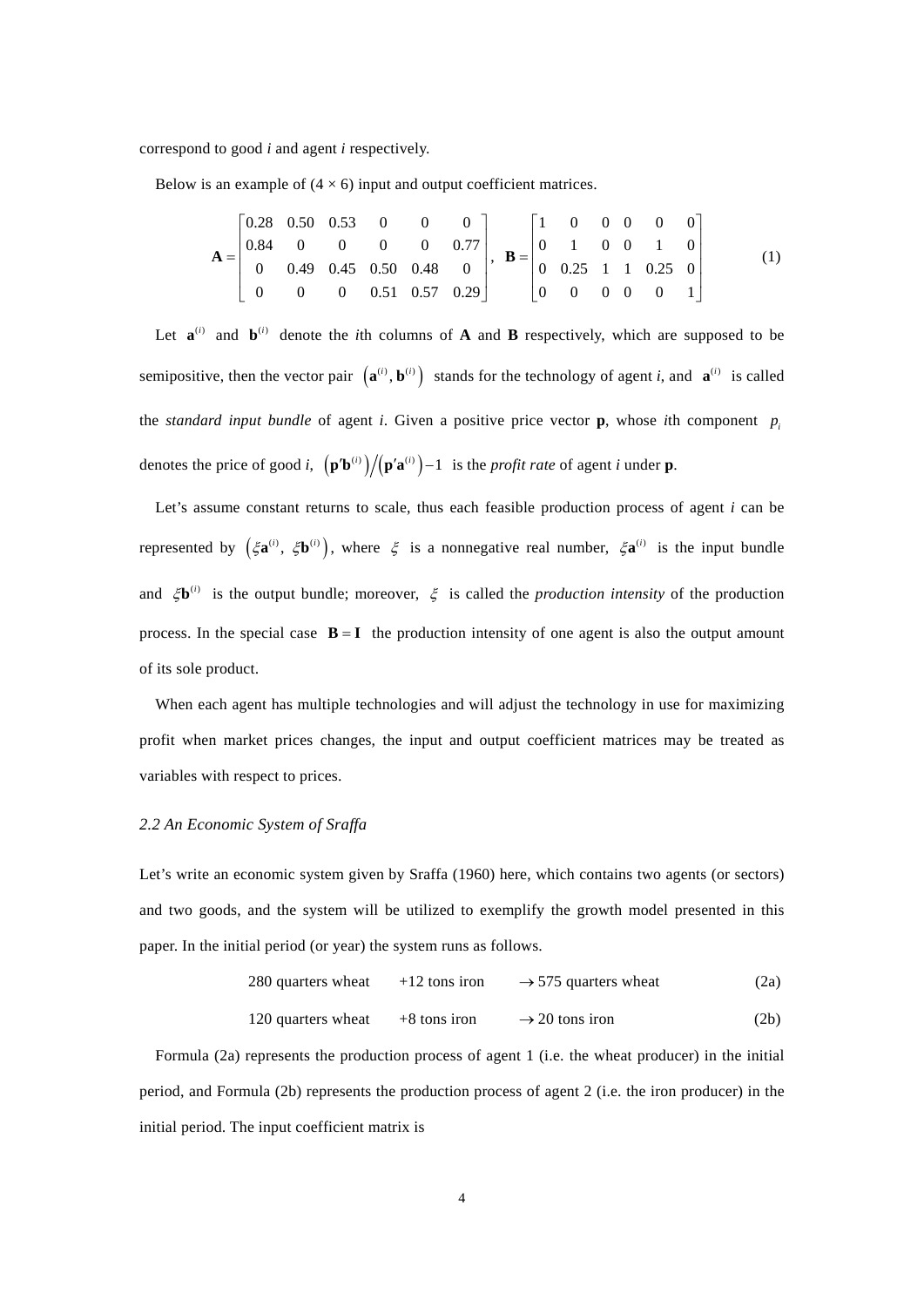$$
\mathbf{A} = \begin{bmatrix} \frac{56}{115} & 6\\ \frac{12}{575} & \frac{2}{5} \end{bmatrix}
$$
 (3)

and the output coefficient matrix is **B** = **I**. The first column of **A**, i.e.  $\left(\frac{56}{115}, \frac{12}{575}\right)$ , is the standard input bundle of agent 1, and the second column, i.e.  $\left(6, \frac{2}{5}\right)'$ , is the standard input bundle of agent 2. It's well known that the equilibrium price vectors and equilibrium output vectors in the system (2a)-(2b) are the left and right P-F (i.e. Perron-Frobenius) eigenvectors of **A** respectively. Here a left

and right P-F eigenvector of **A** are  $\mathbf{p}^* = \left(\frac{1}{15}, 1\right)^t$  and  $\mathbf{z}^* = (575, 30)^t$  respectively. That is, with iron as the numeraire, the equilibrium price of wheat is  $\frac{1}{15}$  or 0.0667 approximately. And the equilibrium output amount of iron should be 30 tons when the output amount of wheat is 575 quarters, and the system will be in equilibrium if Formula (2b) is substituted by

180 quarters wheat 
$$
+12 \text{ tons iron} \rightarrow 30 \text{ tons iron}
$$
 (2b')

The P-F eigenvalue of **A** is  $\lambda = 0.8$ , which implies the equilibrium growth rate of the system (2a)-(2b) is  $1/\lambda - 1 = 0.25$ .

The outputs of two agents in the initial period are represented by an output matrix

$$
\mathbf{Y} = \begin{bmatrix} 575 & 0 \\ 0 & 20 \end{bmatrix} \tag{4}
$$

The outputs of agents may also be represented by an output vector  $(575, 20)'$  here. However, the output matrix will become necessary when there is joint production.

## **3. Exchange Process among Agents**

A major weakness of some models under the classical growth framework is that the market mechanism is not reflected in them (Los, 2001). That is, the exchange process, price fluctuation, and their economic effects, are ignored. In this paper we try to integrate the market mechanism into the growth model by embedding an exchange process in it. And this section is devoted to developing an exchange function describing the exchange process among *m* agents.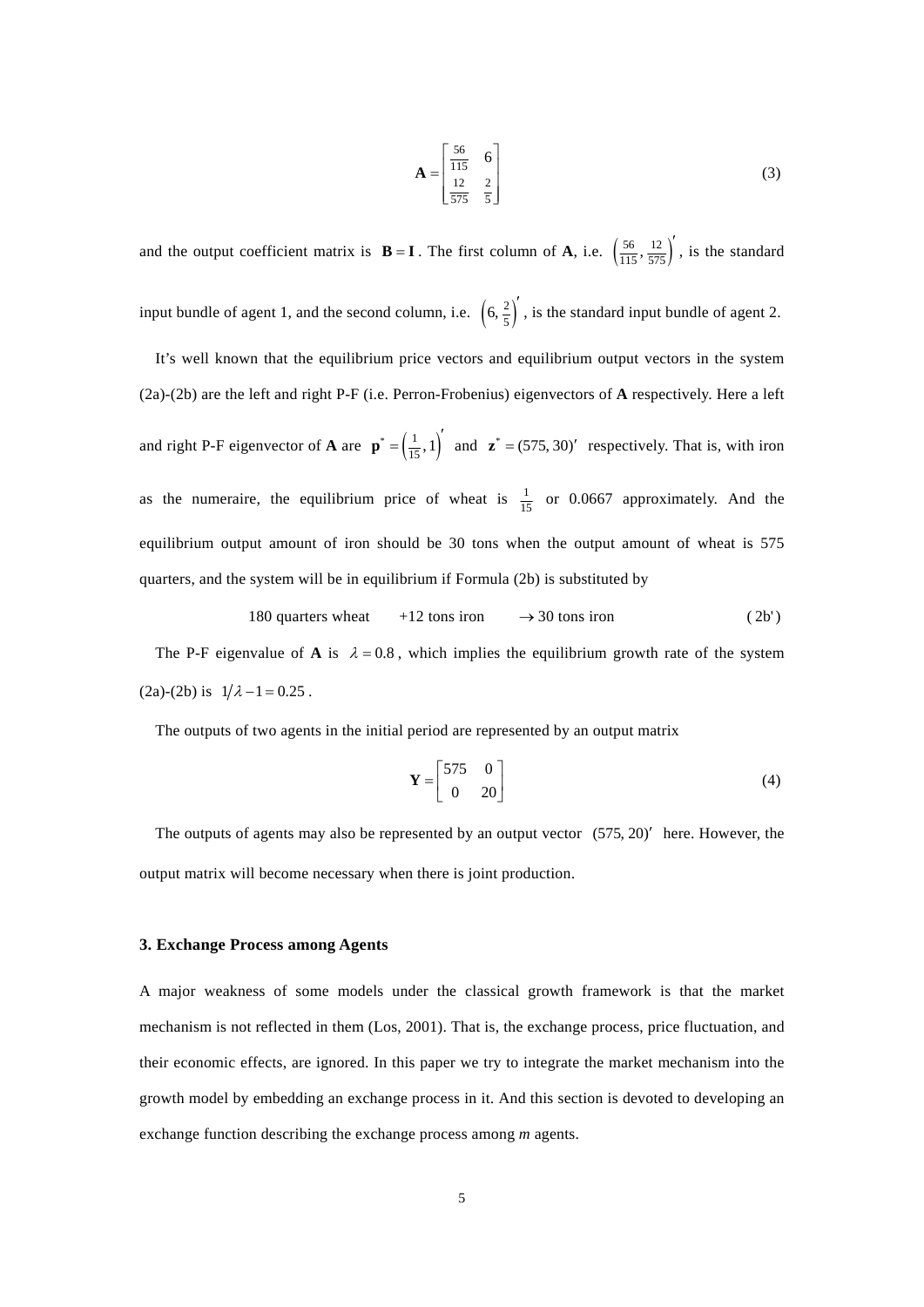## *3.1 The Exchange Function*

Let's consider the exchange process among *m* agents under a given price vector **p**, in which each agent sells its outputs and purchases an input bundle for its next production process.

Let **S** denote the  $(n \times m)$  supply matrix, whose  $(i, j)$  entry denotes agent *j*'s supply amount of good *i*. Let  $s = Se$  denote the supply vector, which is supposed to be positive.

For example, in the system (2a)-(2b) of Sraffa, when two agents put their products into market the supply matrix is

$$
\mathbf{S} = \begin{bmatrix} 575 & 0 \\ 0 & 20 \end{bmatrix} \tag{5}
$$

and the supply vector is  $\mathbf{s} = (575, 20)'$ . Here the supply matrix **S** equals the output matrix **Y** since both agents have no inventory in the initial period.

Demand structures of agents are represented by the input coefficient matrix **A** and each agent intends to purchase some standard input bundles indicated by **A** for its production. That is, in the exchange process the bundle purchased by agent *i* must be  $\zeta \mathbf{a}^{(i)}$ , where  $\zeta$  is a nonnegative real number and  $\mathbf{a}^{(i)}$  is the *i*th column of **A**.  $\xi$  is called the *purchase amount* of agent *i*. Let **z** denote the vector consisting of purchase amounts of *m* agents, and **z** is called the *purchase vector* or *exchange vector* (of standard input bundles), and **Az** is called the *sales vector of goods*.

For example, in the system (2a)-(2b) the bundles purchased by agent 1 and agent 2 must be  $\left(\frac{56}{115}\alpha, \frac{12}{575}\alpha\right)'$  and  $\left(6\beta, \frac{2}{5}\beta\right)'$  respectively, where  $\alpha$  and  $\beta$  are nonnegative real numbers. Then the exchange vector is  $(\alpha, \beta)'$ , which indicates the purchase amounts of standard input bundles, and the corresponding sales vector of goods is

$$
\mathbf{A}\mathbf{z} = \left(\frac{56}{115}\alpha + 6\beta, \frac{12}{575}\alpha + \frac{2}{5}\beta\right)'
$$
(6)

which indicates the sales amount of two goods.

Let **x** denote diag(**x**), i.e. the diagonal matrix with the vector **<sup>x</sup>** as the main diagonal. For example, for the supply vector  $\mathbf{s} = (575, 20)'$  we have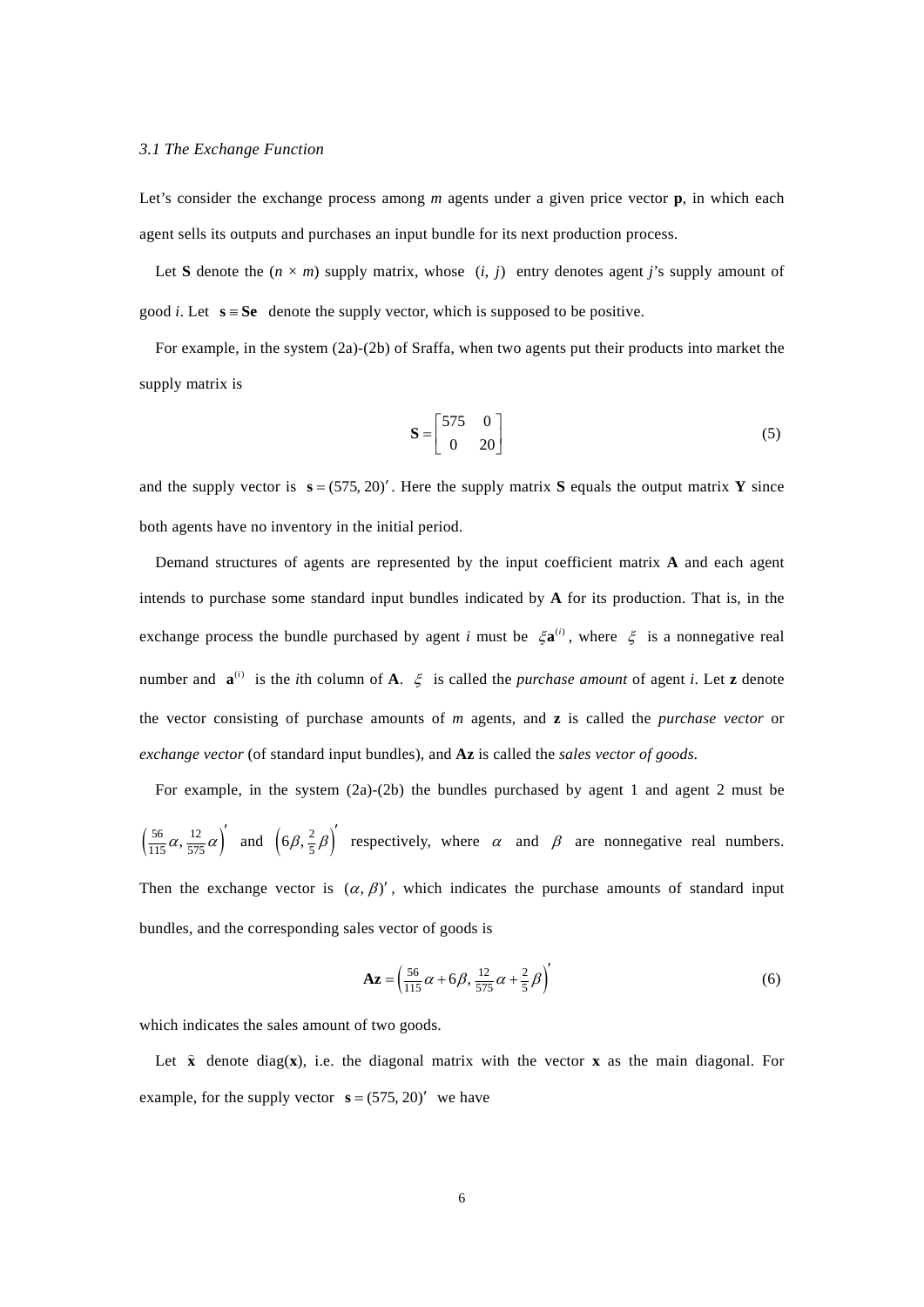$$
\hat{\mathbf{s}} = \begin{bmatrix} 575 & 0 \\ 0 & 20 \end{bmatrix} \tag{7}
$$

The sales rate of a good refers to the proportion of its sales amount to its supply amount. Suppose for one good all its suppliers share the same sales rate, and let **u** be the *n*-dimensional sales rate vector indicating the sales rates of *n* goods, that is,

$$
\mathbf{u} = \hat{\mathbf{s}}^{-1} \mathbf{A} \mathbf{z}
$$
 (8)

For example, if  $\mathbf{s} = (575, 20)'$  and  $\mathbf{z} = \left(\frac{2875}{6}, 25\right)'$ , then the sales rate vector is

$$
\mathbf{u} = \mathbf{\hat{s}}^{-1} \mathbf{A} \mathbf{z} = \begin{bmatrix} 575 & 0 \\ 0 & 20 \end{bmatrix}^{-1} \begin{bmatrix} \frac{56}{115} & 6 \\ \frac{12}{575} & \frac{2}{5} \end{bmatrix} \begin{pmatrix} \frac{2875}{6}, 25 \end{pmatrix} = \begin{bmatrix} 575 & 0 \\ 0 & 20 \end{bmatrix}^{-1} \begin{pmatrix} \frac{1150}{3}, 20 \end{pmatrix} = \begin{pmatrix} \frac{2}{3}, 1 \end{pmatrix}'
$$
(9)

Obviously, the matrices **Az**  $\overline{a}$ and  $\hat{\mathbf{u}}\mathbf{S}$  indicate each agent's purchase and sales amounts of goods respectively. For the example above we have

$$
\widehat{\mathbf{Az}} = \begin{bmatrix} \frac{700}{3} & 150 \\ 10 & 10 \end{bmatrix}, \quad \widehat{\mathbf{u}}\mathbf{S} = \begin{bmatrix} \frac{1150}{3} & 0 \\ 0 & 20 \end{bmatrix} \tag{10}
$$

Under the given price vector **p**, the purchase and sales values of *m* agents are  $p' \hat{A} \hat{z}$  and  $p' \hat{u} \hat{S}$ respectively. Suppose the value each agent purchases must equal the value it sells, that is,

$$
\mathbf{p}' \mathbf{A} \hat{\mathbf{z}} = \mathbf{p}' \hat{\mathbf{u}} \mathbf{S} = \mathbf{p}' \hat{\mathbf{s}}^{-1} \mathbf{A} \mathbf{z} \mathbf{S}
$$
 (11)

Eq. (11) is the equivalent exchange condition. When Eq. (11) holds and **S A** is indecomposable the following proposition shows that there exists a unique normalized exchange vector.

**Proposition 1.** Let **A** and **S** be  $(n \times m)$  semipositive matrices such that  $\mathbf{s} = \mathbf{S}\mathbf{e}$  is positive and **S A** is indecomposable. Let **p** be an *n*-dimensional positive vector and **z** be an *m*-dimensional semipositive vector. Then:

(i)  $\mathbf{Z} = \widehat{\mathbf{A}'\mathbf{p}}^{-1} \mathbf{S}' \widehat{\mathbf{s}}^{-1} \widehat{\mathbf{p}} \mathbf{A}$  is an indecomposable nonnegative matrix possessing the P-F eigenvalue 1;

(ii) **z** satisfies  $p' \widehat{Az} = p' \widehat{s' AzS}$  if and only if **z** is a right P-F eigenvector of **Z**, i.e. **Zz=z** holds; moreover, if **z** satisfies  $p' \hat{A} \hat{z} = p' \hat{s} \hat{A} \hat{z}$  then **z** is positive.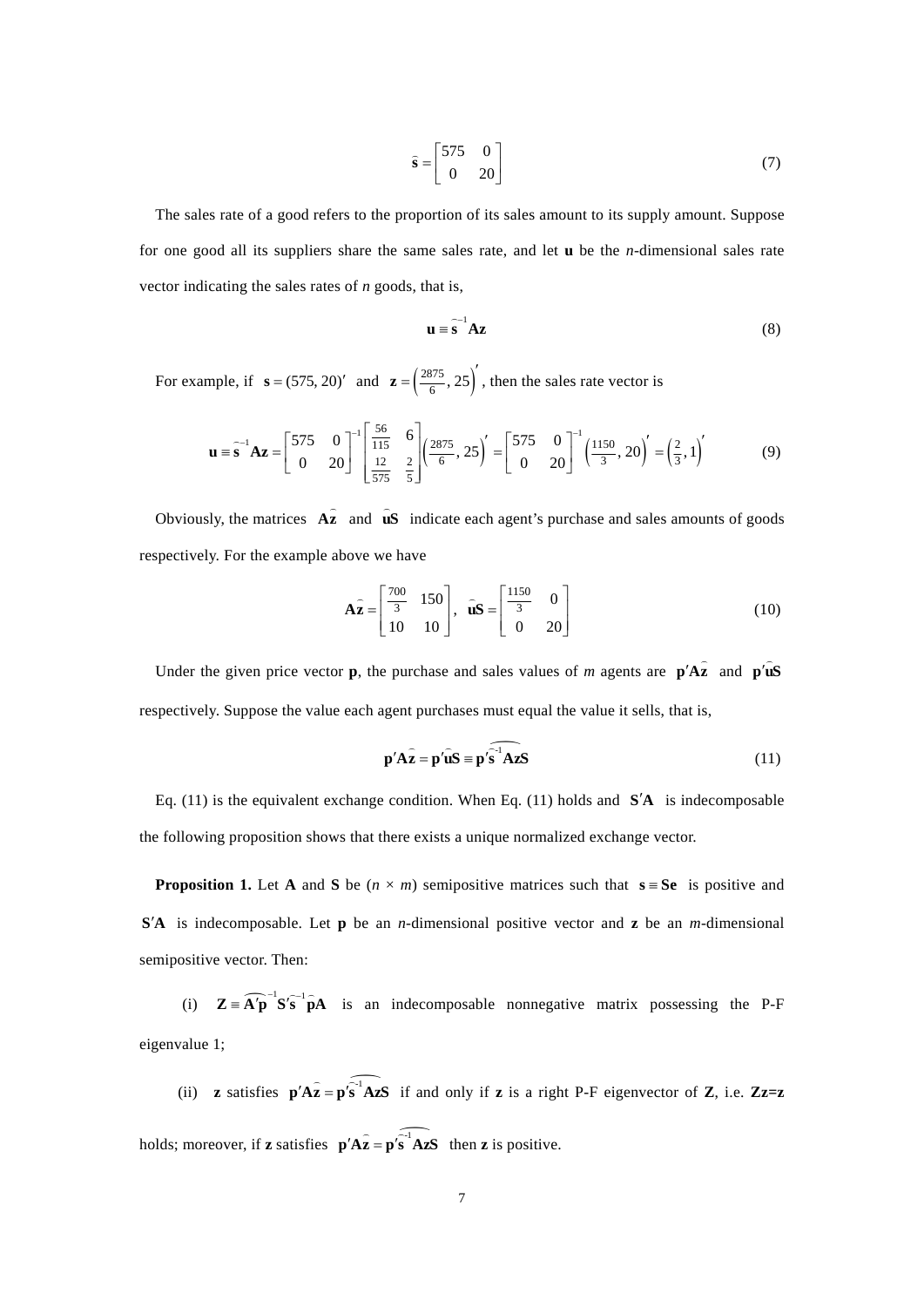The proof of Proposition 1 is in the Appendix.

Let **x** denote the normalized right P-F eigenvector of **Z**. Then by Proposition 1(ii) we have  $z = \zeta x$ , where  $\zeta$  is a nonnegative real number. Since the sales amount of each good is no more than its supply amount, we find  $Az \leq s$  holds, that is,  $\zeta Ax \leq s$ . Hence  $\zeta$  is no greater than the minimal component of  $\widehat{A}x^{-1}$ **s**. Suppose all agents attempt to obtain maximal exchange amounts. The unique maximal exchange vector can be found by following steps, which stands for the outcome of the exchange process:

Step 1. Compute the matrix  $\mathbf{Z} = \widehat{\mathbf{A}'\mathbf{p}}^{-1}\mathbf{S}'\widehat{\mathbf{s}}^{-1}\widehat{\mathbf{p}}\mathbf{A}$ ;

Step 2. Find the normalized right P-F eigenvector of **Z**, denoted by **x**;

Step 3. Find the minimal component of  $\widehat{A}x^{-1}$  s, denoted by  $\xi$ ;

Step 4. Compute the exchange vector  $\mathbf{z} = \zeta \mathbf{x}$ .

Thus the exchange process can be represented by a function as follows:

$$
(\mathbf{u}, \mathbf{z}) = Z(\mathbf{A}, \mathbf{p}, \mathbf{S})
$$
 (12)

where **A**, **S** and **p** satisfy those assumptions in Proposition 1, and **z** is computed by steps above and **u** equals  $\hat{\mathbf{s}}^{-1}\mathbf{A}\mathbf{z}$ . Here we write **u** explicitly on the left side of Eq. (12) only for the expression convenience of the growth model in Section 4.

Note that given **A** and **s** there may be no nonnegative vector **z** such that  $A\mathbf{z} = \mathbf{s}$ , hence in such a case the market cannot clear whatever the market prices are.

Finally, let's explain how to view that in the exchange process represented by Eq. (12) each agent may buy and sell its product at the same time. Let's take the example of Sraffa, in which wheat producer will not only sell but also buy wheat in the market. Note that the wheat is a representative of consumer goods, and its producer is a representative of producers of consumer goods, the wheat producer sells and buys wheat at the same time in the market should be viewed as that producers of food, clothes, furniture etc., exchange distinct consumer goods among themselves.

## *3.2 Some Special Cases of the Exchange Function*

As in the system (2a)-(2b), sometimes **S** is an  $(n \times n)$  diagonal matrix. In such a case  $S(\mathbf{s}^{-1}) = \mathbf{I}$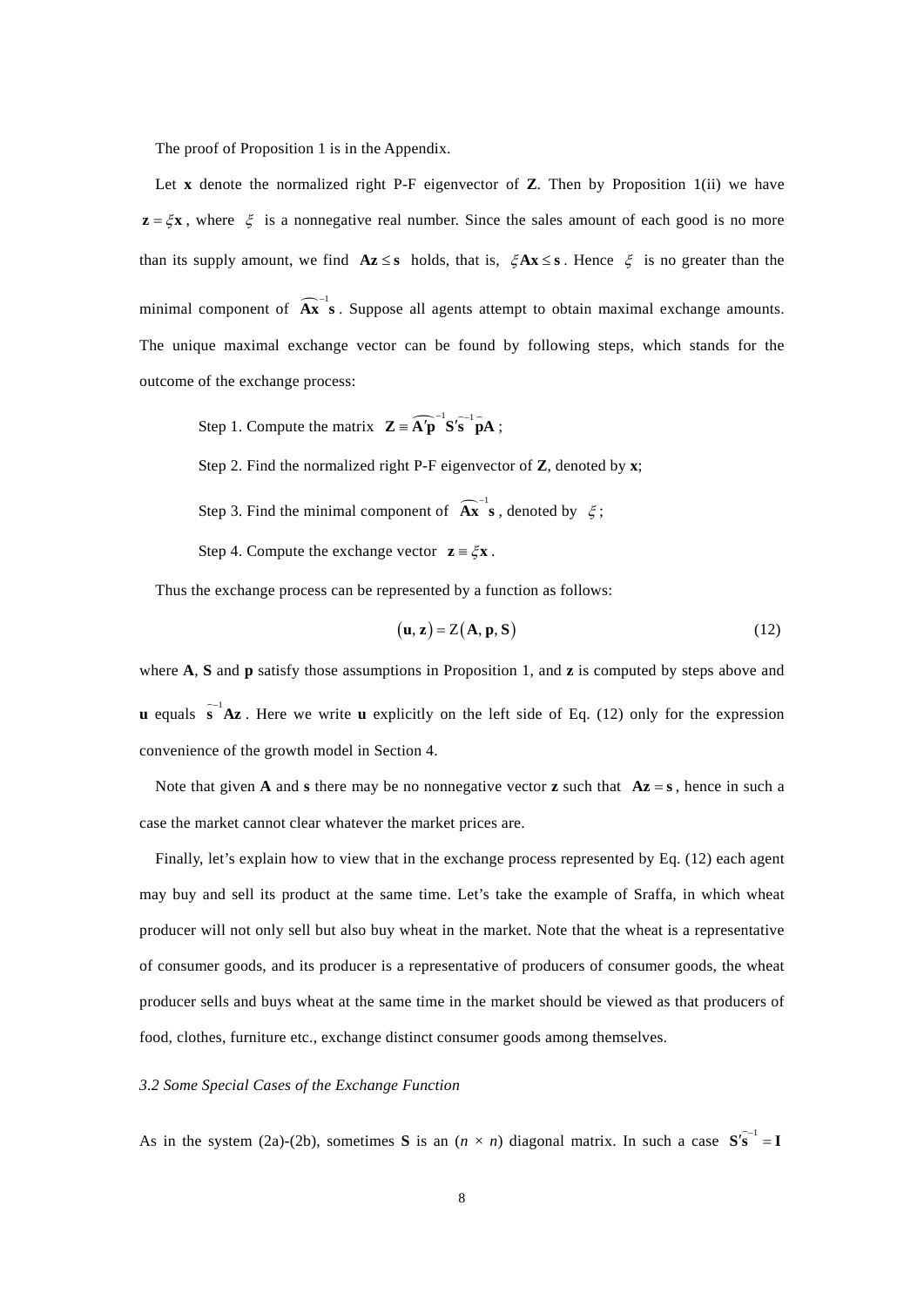holds and the matrix **Z** becomes

$$
\mathbf{Z} = \widehat{\mathbf{A}'\mathbf{p}}^{-1} \widehat{\mathbf{p}} \mathbf{A}
$$
 (13)

And in this case the following proposition holds for the exchange process.

**Proposition 2.** Let the supply matrix **S** be an  $(n \times n)$  diagonal matrix such that the supply vector  $s = Se$  is positive. Let **A** be an  $(n \times n)$  indecomposable semipositive matrix and **p** be a positive *n*dimensional price vector. For the exchange function  $(\mathbf{u}, \mathbf{z}) = Z(\mathbf{A}, \mathbf{p}, \mathbf{S})$  we have:

(i) **z** is a right P-F eigenvector of **A** if and only if **p** is a left P-F eigenvector of **A**;

(ii) if  $Az = s$  holds (i.e. the market clears) and **p** is a left P-F eigenvector of **A**, then s is a right P-F eigenvector of **A**;

(iii) if  $Az = s$  holds, A is nonsingular, and s is a right P-F eigenvector of A, then p is a left P-F eigenvector of **A**;

(iv) for agent *i*, let  $\bar{p}$  be another positive price vector satisfying  $\bar{p}_i > p_i$  and  $\bar{p}_j = p_j$  (for all  $j \neq i$ , and let **z** be the exchange vector under **p**, i.e.  $(\overline{u}, \overline{z}) = Z(A, \overline{p}, S)$ , then  $\overline{z_i} \geq z_i$  and  $\overline{z}_i/z_i \ge \overline{z}_j/z_j$  (for all *j*) hold; moreover,  $\overline{z}_i/z_i > \overline{z}_j/z_j$  holds if  $j \ne i$  and  $a_{ij} > 0$ .

The proof of Proposition 2 is in the Appendix.

Next let's suppose further  $\mathbf{A} = (a_{ij})$  is a positive (2 × 2) matrix, as in the system (2a)-(2b) of Sraffa. By computing the exchange vector **z** we find

$$
\frac{z_1}{z_2} = \frac{a_{12}}{a_{21}} \frac{p_1}{p_2} \tag{14}
$$

That is, the exchange ratio  $z_1/z_2$  is proportional to the price ratio  $p_1/p_2$ .

Furthermore, the sales amounts of two goods are indicated by **Az** and the sales amount ratio between two goods is computed to be

$$
\kappa = \frac{a_{11}a_{12}p_1/p_2 + a_{12}a_{21}}{a_{21}a_{12}p_1/p_2 + a_{22}a_{21}}\tag{15}
$$

Let  $\theta$  denote  $p_1/p_2$ , then we have

$$
\frac{d\kappa}{d\theta} = \frac{a_{12}(a_{11}a_{22} - a_{12}a_{21})}{a_{21}(a_{12}\theta + a_{22})^2}
$$
(16)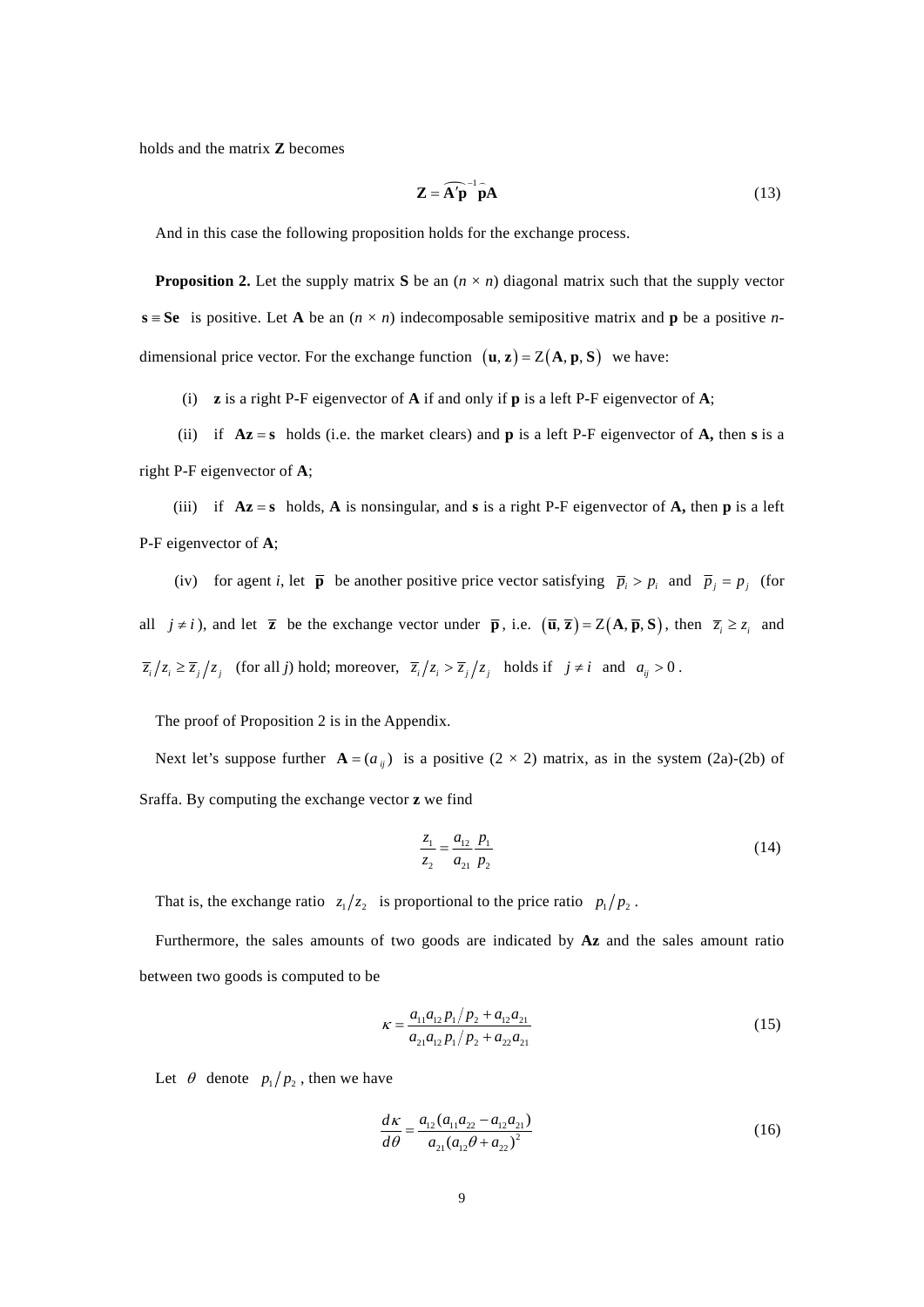Hence  $\kappa$  is monotonic with respect to  $\theta$ , and by Eq. (15) it's clear that the sales amount ratio  $\kappa$  must fall between  $a_{11}/a_{21}$  and  $a_{12}/a_{22}$ . In the system (2a)-(2b)  $\kappa$  must fall between 15 and  $\frac{70}{3} \approx 23.3$ . When the supply ratio of the two goods isn't in that interval, the market won't clear whatever the market prices are.

Moreover, Eq. (16) indicates that depending on the sign of  $(a_{11} a_{22} - a_{12} a_{21}) \ltimes m$  may rises, fall or keep constant when  $\theta$  rises. For instance, by Eq. (3) the value of  $(a_{11} a_{22} - a_{12} a_{21})$  in the system (2a)-(2b) is positive, that is so say, when the price of wheat rises it will sell more relative to iron in the market due to that the wheat producer will purchase more wheat. The cause is that the technology of the wheat producer is more wheat-intensive than that of the iron producer, and when the price of wheat rises the increase of sales revenue of wheat producer results in more demand for wheat relative to iron. And here that the wheat producer buys and sells more wheat should be viewed as that the producers of consumer goods exchange more consumer goods among themselves.

#### *3.3 Exchange Process in Sraffa's System*

Here let's illustrate the exchange process among agents with the example of Sraffa. Formula (2a) and (2b) may be viewed as the production processes in the initial period. After the production processes two agents will exchange their products in the market, and the supply matrix is indicated by Eq. (5). Suppose the current market price vector is an equilibrium price vector  $\left(\frac{1}{15}, 1\right)$ , then the exchange vector is computed to be  $\mathbf{z} = \left(\frac{2875}{6}, 25\right)' \approx (479.2, 25)'$ , and the sales vector of goods is  $A\mathbf{z} = \left(\frac{1150}{3}, 20\right)' \approx (383.3, 20)'$ , that is, iron sells out and wheat not. And the sales rate vector is  $\mathbf{u} = \left(\frac{2}{3}, 1\right)'$ . Accordingly, the inventory of wheat is about 191.7 quarters and there is no inventory of iron.

If the market prices change on the basis of supply and demand, the price of wheat will fall relatively and the price of iron will rise relatively after the first exchange process.

After the exchange process the two agents will perform production processes again, and note that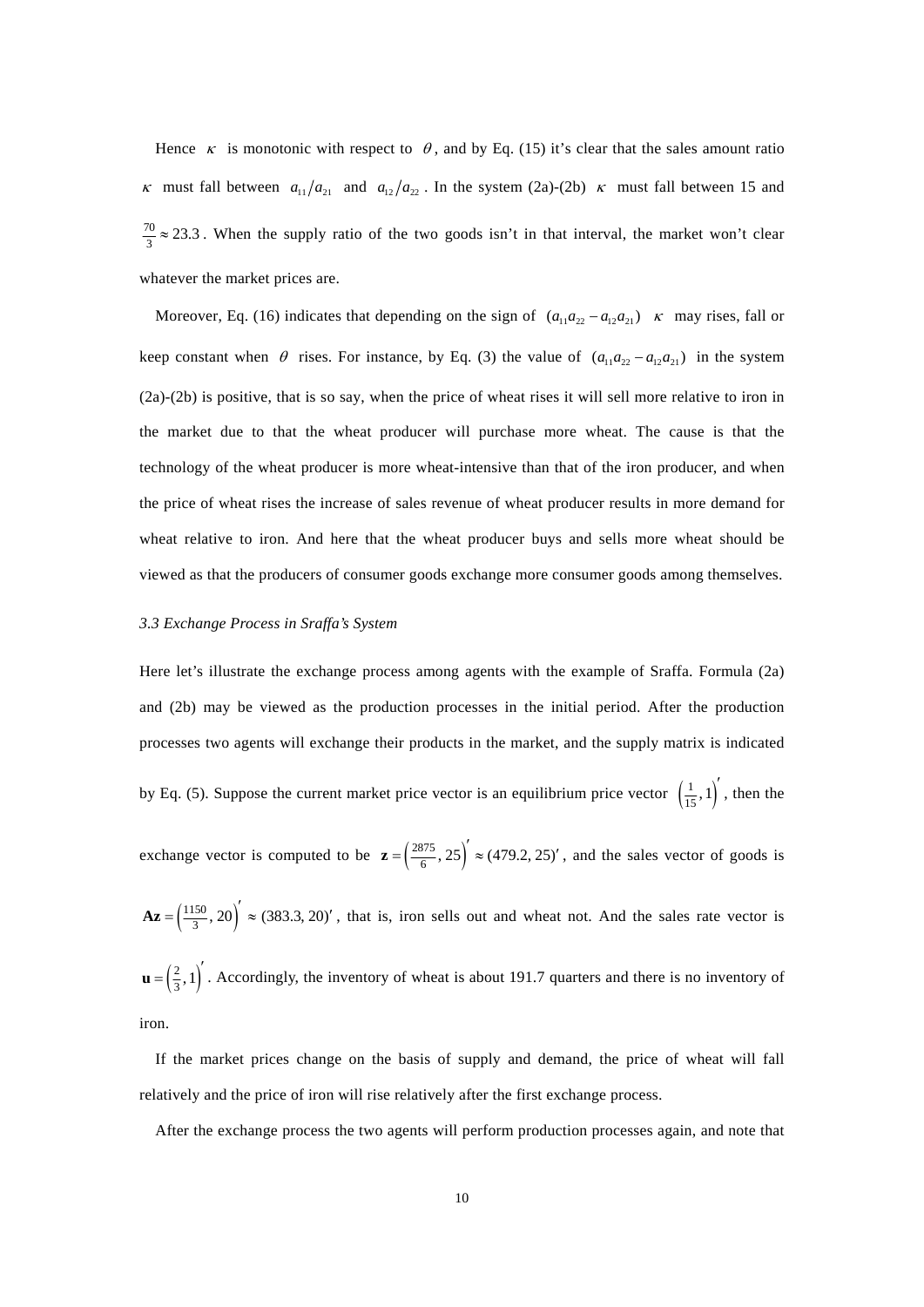the exchange vector **z** also indicates the ensuing production intensities (and output amounts) of agents. Wheat producer has purchased 479.2 standard input bundles in the market, and will yield 479.2 quarters of wheat in the next production process. Iron producer has purchased 25 standard input bundles, and will yield 25 tons of iron in the next production process. That is to say, the output of wheat will fall and the output of iron will rise. And then the exchange process and production process will repeat again and again.

In the first exchange process the market doesn't clear. In fact, recall that the ratio of sales amounts of two goods must fall between 15 and 23.33 , and note that the supply ratio of wheat to iron now is  $\frac{575}{20} = 28.75$ , the market cannot clear whatever the market prices are.

The sales rate vector in the first exchange process is  $\mathbf{u} = \left(\frac{2}{3}, 1\right)'$ , thus the inventory rate vector is  $\mathbf{e} - \mathbf{u} = \left(\frac{1}{3}, 0\right)$ . Furthermore, the inventory matrix is defined as  $\mathbf{e} - \mathbf{u}\mathbf{S}$ , whose  $(i, j)$  entry indicates the inventory amount of good *i* of agent *j*. After the first exchange process the inventory matrix is

$$
\widehat{\mathbf{e} - \mathbf{u}} \mathbf{S} = \left(\frac{1}{3}, 0\right) \begin{bmatrix} 575 & 0 \\ 0 & 20 \end{bmatrix} = \begin{bmatrix} \frac{1}{3} & 0 \\ 0 & 0 \end{bmatrix} \begin{bmatrix} 575 & 0 \\ 0 & 20 \end{bmatrix} = \begin{bmatrix} \frac{575}{3} & 0 \\ 0 & 0 \end{bmatrix} \approx \begin{bmatrix} 191.7 & 0 \\ 0 & 0 \end{bmatrix}
$$
(17)

After the first exchange process the inventory of the wheat producer is about 191.7 quarters, which may undergo depreciation before the next exchange process comes, say, it has a depreciation rate 0.2. Thus 153.3 quarters of wheat will be left when the next exchange process comes. Then in the next exchange process the supply of wheat will be  $632.5(= 153.3 + 479.2)$  quarters. Recall that the supply of iron will be 25 tons, hence the supply ratio will be 25.3 and the market cannot clear once again.

### **4. The Structural Growth Model**

Let's regard the economy as a discrete-time dynamic system and suppose economic activities such as price adjustment, exchange and production etc. occur in turn in each period. And the state of the economy in period *t* is represented by following variables:

 $\mathbf{p}^{(t)}$  Price vector, which is positive and consists of prices of *n* goods in period *t*;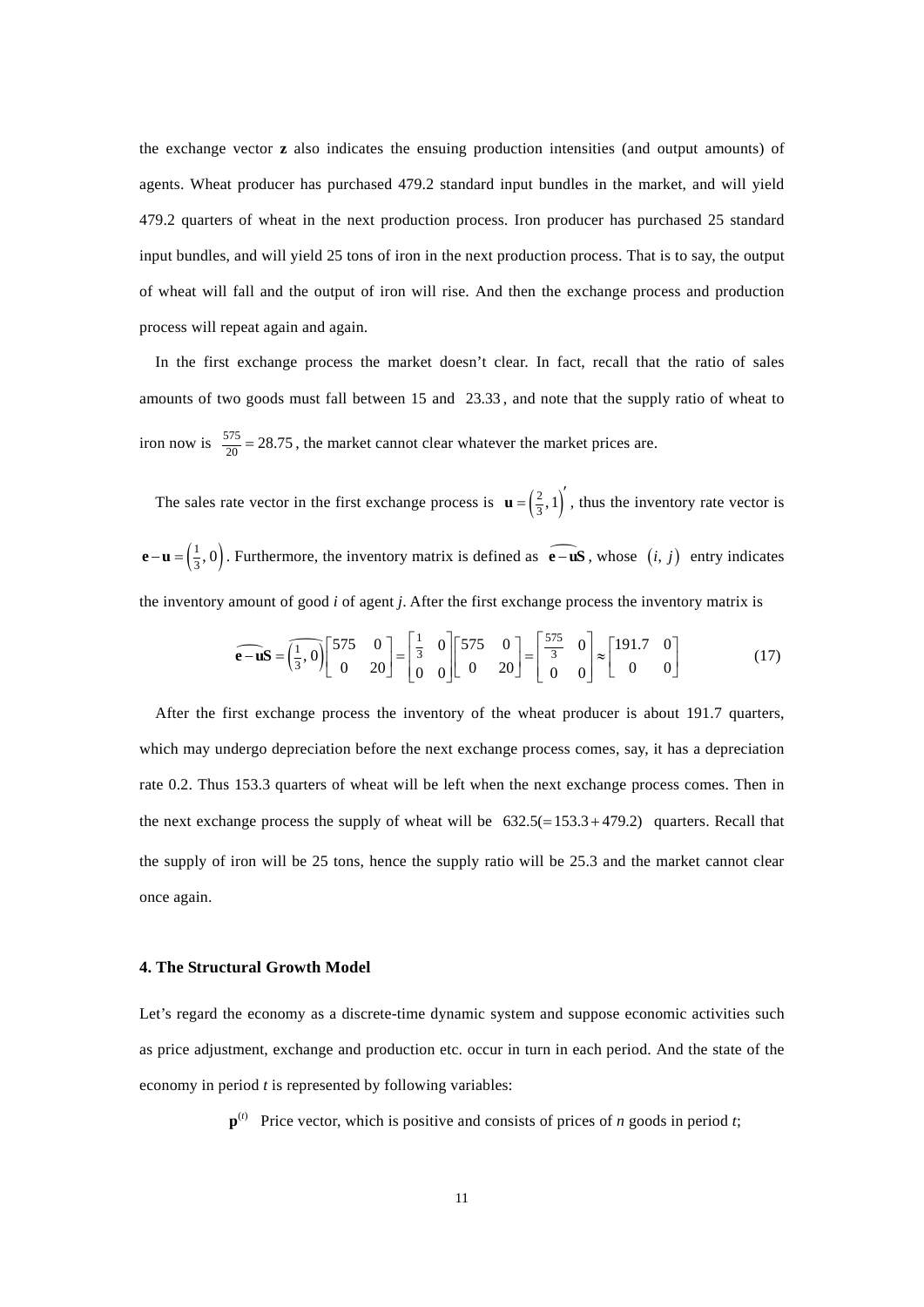- $S^{(i)}$  Supply matrix, whose  $(i, j)$  entry stands for the agent *j*'s supply amount of good *i* in period *t*;
- $\mathbf{u}^{(t)}$  Sales rate vector, which consists of sales rates of *n* goods in period *t*;
- $\mathbf{z}^{(t)}$  Exchange vector and production intensity vector, which represents the amounts of standard input bundles that are purchased and put into production by agents in period *t*; and in the special case  $\mathbf{B} = \mathbf{I}$ ,  $\mathbf{z}^{(t)}$  is also the output vector of goods which indicates the output amounts of all agents;
- $Y^{(t)}$  Output matrix, whose  $(i, j)$  entry stands for the output amount of good *i* by agent *j* in period *t*.

#### *4.1 The Model*

Suppose in period *t*+1 the economy runs as follows.

Firstly, the new price vector emerges on the basis of the price vector and sales rates of period *t*, which indicates the market prices of *n* goods in period *t*+1.

Secondly, outputs and depreciated inventories of period *t* constitute the supplies of period *t*+1.

Thirdly, supplies are exchanged under market prices, and the exchange vector and sales rate vector of period *t*+1 are obtained. Unsold goods constitute the inventories of period *t*+1, which will undergo depreciation and become a portion of the supplies of the next period.

Finally, each agent puts into production its input bundle purchased in the market, and outputs of period *t*+1 are obtained.

The structural growth model is as follows:

$$
\mathbf{p}^{(t+1)} = \mathbf{P}\left(\mathbf{p}^{(t)}, \mathbf{u}^{(t)}\right) \tag{18a}
$$

$$
\mathbf{S}^{(t+1)} = \mathbf{Y}^{(t)} + \mathbf{Q} \left( \widehat{\mathbf{e} - \mathbf{u}^{(t)}} \mathbf{S}^{(t)} \right)
$$
 (18b)

$$
\left(\mathbf{u}^{(t+1)}, \mathbf{z}^{(t+1)}\right) = Z\left(\mathbf{A}, \mathbf{p}^{(t+1)}, \mathbf{S}^{(t+1)}\right)
$$
(18c)

$$
\mathbf{Y}^{(t+1)} = \mathbf{B}\widehat{\mathbf{z}^{(t+1)}}
$$
 (18d)

Let's explain equations above in turn.

Eq. (18a) stands for the adjustment process of market prices, and P is the price adjustment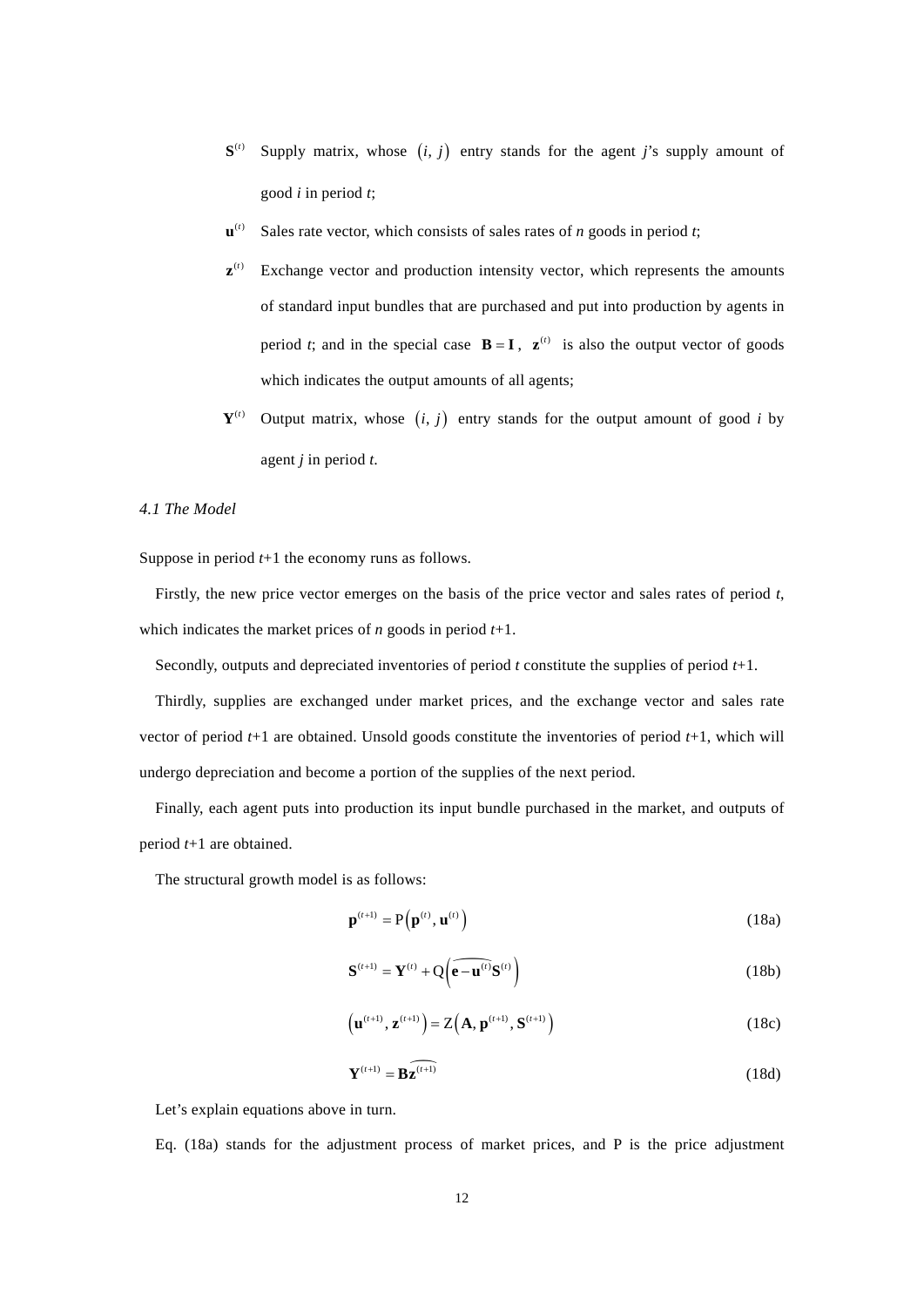function. In this paper prices are assumed to be adjusted on the basis of supply and demand, and P may assume other forms to allow some prices are exogenous or controlled by agents.

Eq. (18b) stands for the formation of supplies. If  $\mathbf{u}^{(t)} \neq \mathbf{e}$ , then there are some unsold goods in period *t*. The inventory amounts of agents in period *t* are indicated by the inventory matrix  $\widehat{e-u^{(r)}}S^{(r)}$ . Q is the inventory depreciation function, which stands for the depreciation process of inventories. The outputs of period *t*, which is denoted by  $Y^{(t)}$ , plus the depreciated inventories of period *t*, which is denoted by  $Q(\widehat{e^{-\mathbf{u}^{(i)}}}S^{(i)})$ , forms the supplies of period  $t+1$ , which is denoted  $b$ **v**  $S^{(t+1)}$ .

Eq. (18c) stands for the exchange process, and  $Z$  is the exchange function in Eq. (12).

Eq. (18d) stands for the production process. Since  $z_i^{(t+1)}$  indicates the amount of the standard input bundle purchased by agent  $i$  in period  $t+1$  and a standard input bundle corresponds to a unit of production intensity,  $z_i^{(t+1)}$  also indicates the production intensity of agent *i* in period  $t+1$ .

We write Eq. (18d) explicitly in the model only for clarity. Eq. (18d) can be omitted if Eq. (18b) is written as

$$
\mathbf{S}^{(t+1)} = \mathbf{B}\widehat{\mathbf{z}^{(t)}} + \mathbf{Q} \left( \widehat{\mathbf{e} - \mathbf{u}^{(t)}} \mathbf{S}^{(t)} \right)
$$
(18b')

When input and output coefficient matrices are variables, an equation may be inserted between Eq. (18a) and (18b) to reflect the adjustment of input and output coefficient matrices by agents due to price change or technology progress etc.

# *4.2 A Specific Form of the Structural Growth Model*

The following is a computable specific form of the model (18a)-(18d), which will be used in Section 5 and 6 for simulations.

$$
p_i^{(t+1)} = \begin{cases} p_i^{(t)} & u_i^{(t)} > 0.99 \\ 0.98 p_i^{(t)} & u_i^{(t)} \le 0.99 \end{cases}
$$
 for  $i = 1, 2, \dots, n$  (19a)

$$
\mathbf{S}^{(t+1)} = \mathbf{B}\widehat{\mathbf{z}^{(t)}} + 0.8\widehat{\mathbf{e} - \mathbf{u}^{(t)}}\mathbf{S}^{(t)}
$$
(19b)

$$
\left(\mathbf{u}^{\left(t+1\right)},\mathbf{z}^{\left(t+1\right)}\right)=Z\left(\mathbf{A},\mathbf{p}^{\left(t+1\right)},\mathbf{S}^{\left(t+1\right)}\right)
$$
\n(19c)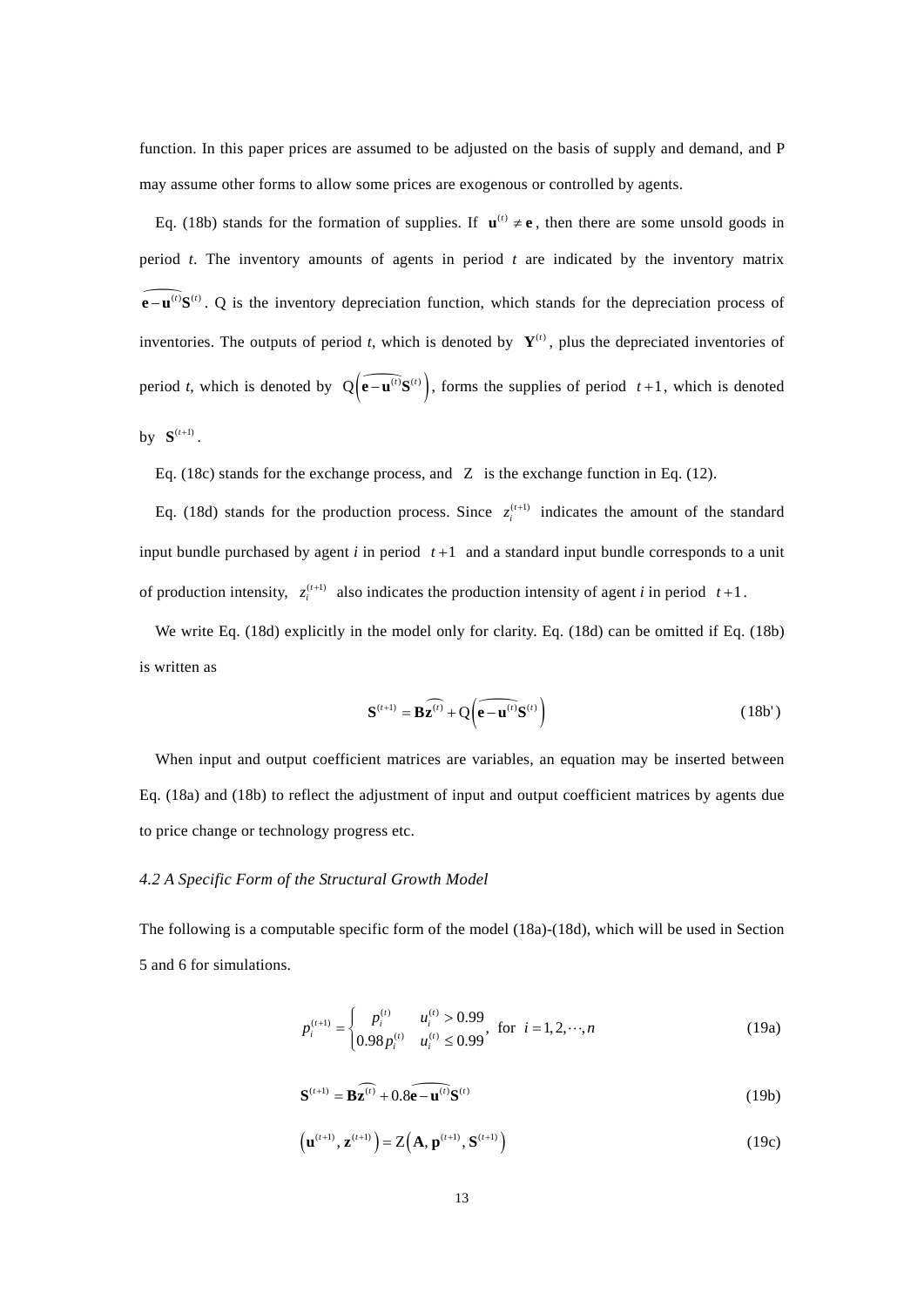Eq. (19a) stands for the price adjustment process, which means when a good nearly sells out its price won't change; otherwise its price will fall by 2 percent. Hence all prices won't change if and only if all goods nearly sell out. If there are goods far from clearing, the prices of nearly sold-out goods will rise relatively. Note that only relative prices matters in the model, such adjustment method is reasonable.

Eq. (19b) stands for the formation of supplies. Here we assume a simple inventory depreciation function  $Q(M) = 0.8M$ . Let's assume  $z^{(0)} \gg 0$  and  $B'A$  is indecomposable to guarantee that  $S'(t)$ **A** is indecomposable for all  $t = 1, 2, \dots, \infty$ .

Eq. (19c) stands for the exchange process.

In the model (19a)-(19c) **A** and **B** are exogenous, and let's always set  $\mathbf{u}^{(0)} = \mathbf{e}$  so that  $\mathbf{S}^{(1)}$  will equal  $\widehat{\mathbf{Bz}^{(0)}}$  (i.e.  $\mathbf{Y}^{(0)}$ , the outputs in the initial period). Then when we set the values of  $\mathbf{p}^{(0)}$  and  $\mathbf{z}^{(0)}$  the model can run by itself.

A path of the model (19a)-(19c) is called an *equilibrium path* if  $\mathbf{u}^{(t)} = \mathbf{e}$  holds in it for all  $t = 0, 1, 2, \dots, \infty$ . That is, the model runs in an equilibrium path if all goods clear all the time. By Eq. (19a) the price vector will keep constant in an equilibrium path, which is called an *equilibrium price vector*. By Proposition 2 it can be readily verified that the model will run in an equilibrium path when  $\mathbf{B} = \mathbf{I}$ ,  $\mathbf{u}^{(0)} = \mathbf{e}$ ,  $\mathbf{p}^{(0)}$  and  $\mathbf{z}^{(0)}$  are a left and right P-F eigenvector of **A** respectively. And in such a case the output vector  $\mathbf{z}^{(t)}$  in each period is a right P-F eigenvector of **A**.

## **5. One-country Economy**

In this section business cycles in the model (19a)-(19c) will be illustrated with the example of the system (2a)-(2b). The system (2a)-(2b) will also be extended to include land, then the equilibrium land rent and the dynamics of land rent will be investigated.

## *5.1 Business Cycles*

For the system (2a)-(2b) of Sraffa, the input coefficient matrix **A** is indicated by Eq. (3) and the input coefficient matrix **B** equals **I**. Recall that an equilibrium price vector is  $\left(\frac{1}{15}, 1\right)^7$  and the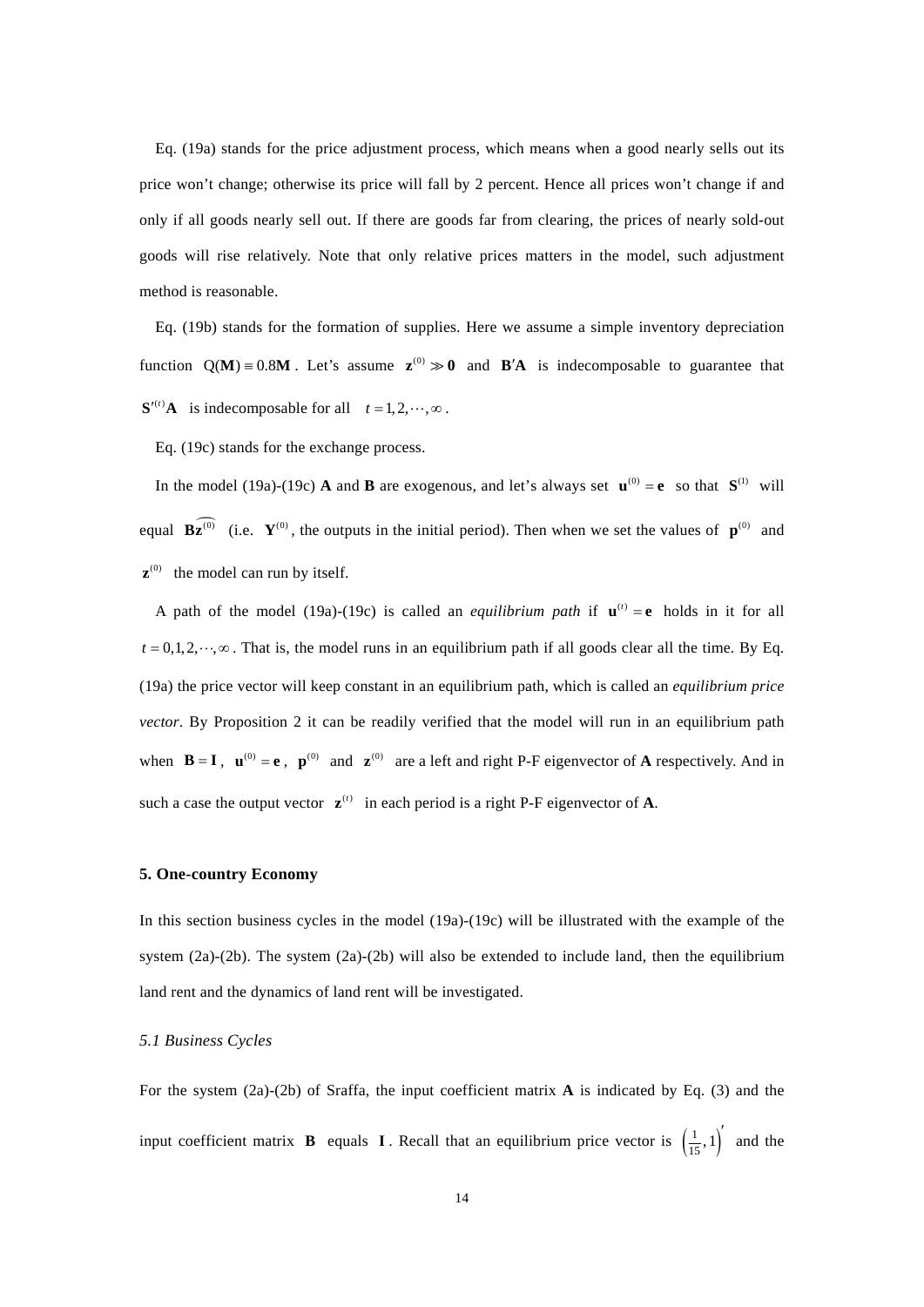output vector in the initial period is  $(575, 20)'$ , let's set them as  $\mathbf{p}^{(0)}$  and  $\mathbf{z}^{(0)}$  of the model (19a)-(19c) respectively, and let  $\mathbf{u}^{(0)} = \mathbf{e}$ . The simulation results are depicted in Figure 1.

Figure 1 shows that the price ratio, output ratio, profit rates and output growth rates fluctuate periodically, that is, there are business cycles in the system.

Recall that the equilibrium price ratio of wheat to iron is  $\frac{1}{15} \approx 0.0667$ , the equilibrium output ratio of wheat to iron is  $\frac{575}{30} \approx 19.17$ , and the equilibrium profit rates of both agents are 0.25, now it's clear that the price ratios, output ratios, profit rates all fluctuate around their equilibrium values, which exemplifies the argument of Kurz and Salvadori:

'The classical as well as the early neoclassical economists did not consider these [equilibrium] prices are purely ideal or theoretical; they saw them rather as "centers of gravitation," or "attractors," of actual or market prices.' (Kurz and Salvadori, 1995, p. 1)

The argument of Kurz and Salvadori also applies to the output ratio and profit rates here. Why these variables fluctuate around their equilibrium values rather than other values? A short answer is that the market mechanism will keep the supply ratio of two goods between 15 and 23.3 in the long run, consequently the two agents must have almost equal average output growth rates in the long run, and the equalization tendency of output growth rates forces those variables to fluctuate around their



**Figure 1.** Price ratio, output ratio, profit rates and output growth rates in period 1 to 100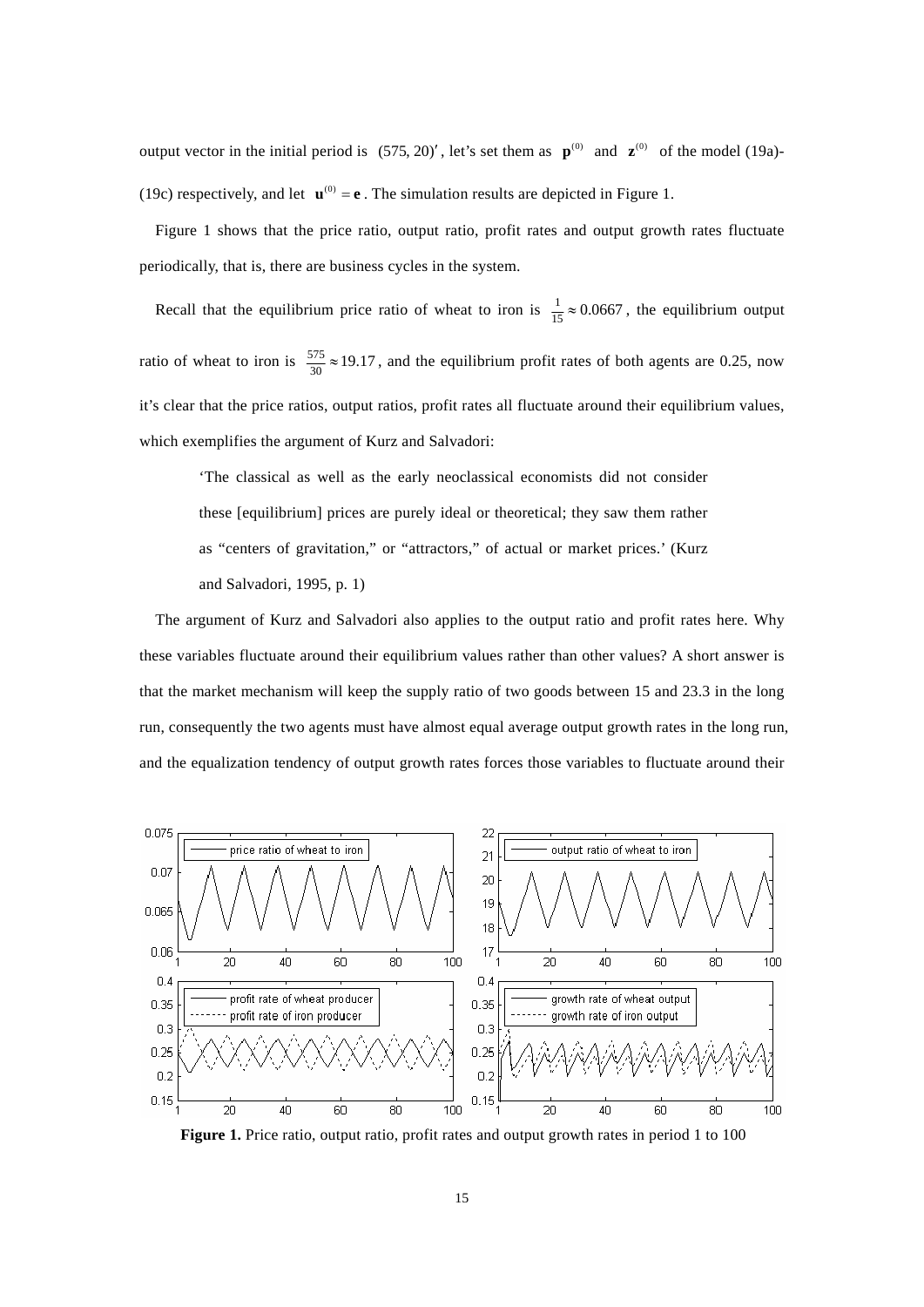equilibrium values.

However, the "centers of gravitation" of output growth rates aren't the equilibrium growth rate 0.25, instead it's lower than 0.25 because the average output growth rates of both agents suffer a loss due to business cycles. In fact, the average output growth rates of both agents in a regular business cycle are 0.2381 approximately. And due to the utilization of inventory sometimes the output growth rates of both agents may be higher than the equilibrium growth rate 0.25, e.g. the output growth rates of two agents in period 5 are about 0.2745 and 0.3005 respectively.

When the price ratio and supply ratio of wheat to iron in period 1 to 1000 are depicted in one panel, as in Figure 2, business cycles show themselves from another angle and turn out be discretetime limit cycles. In Figure 2 the left panel depicts the path with  $\mathbf{p}^{(0)} = \left(\frac{1}{15}, 1\right)^{\prime}$  and  $\mathbf{z}^{(0)} = (575, 20)'$ . And the right panel depicts the path with  $\mathbf{p}^{(0)} = (0.0660, 1)'$ , which is slightly apart from the equilibrium price vector, and  $\mathbf{z}^{(0)} = (575, 30)'$ , which is an equilibrium output vector. The asterisks at (19.17, 0.0667) stand for equilibrium paths.

Figure 2 shows that the economy runs into a limit cycle before long in both cases, and limit cycles correspond to business cycles. As the limit cycles in Figure 2 indicate, in both cases a regular business cycle contains 12 periods.

Hence, here the market mechanism leads the economy into limit cycles (i.e. business cycles) rather than the fixed point (i.e. equilibrium paths). As the left panel shows, when the economy starts running at a point far from the equilibrium, the market mechanism indeed pulls it towards the



**Figure 2.** Fixed point (i.e. equilibrium paths) and limit cycles (i.e. business cycles)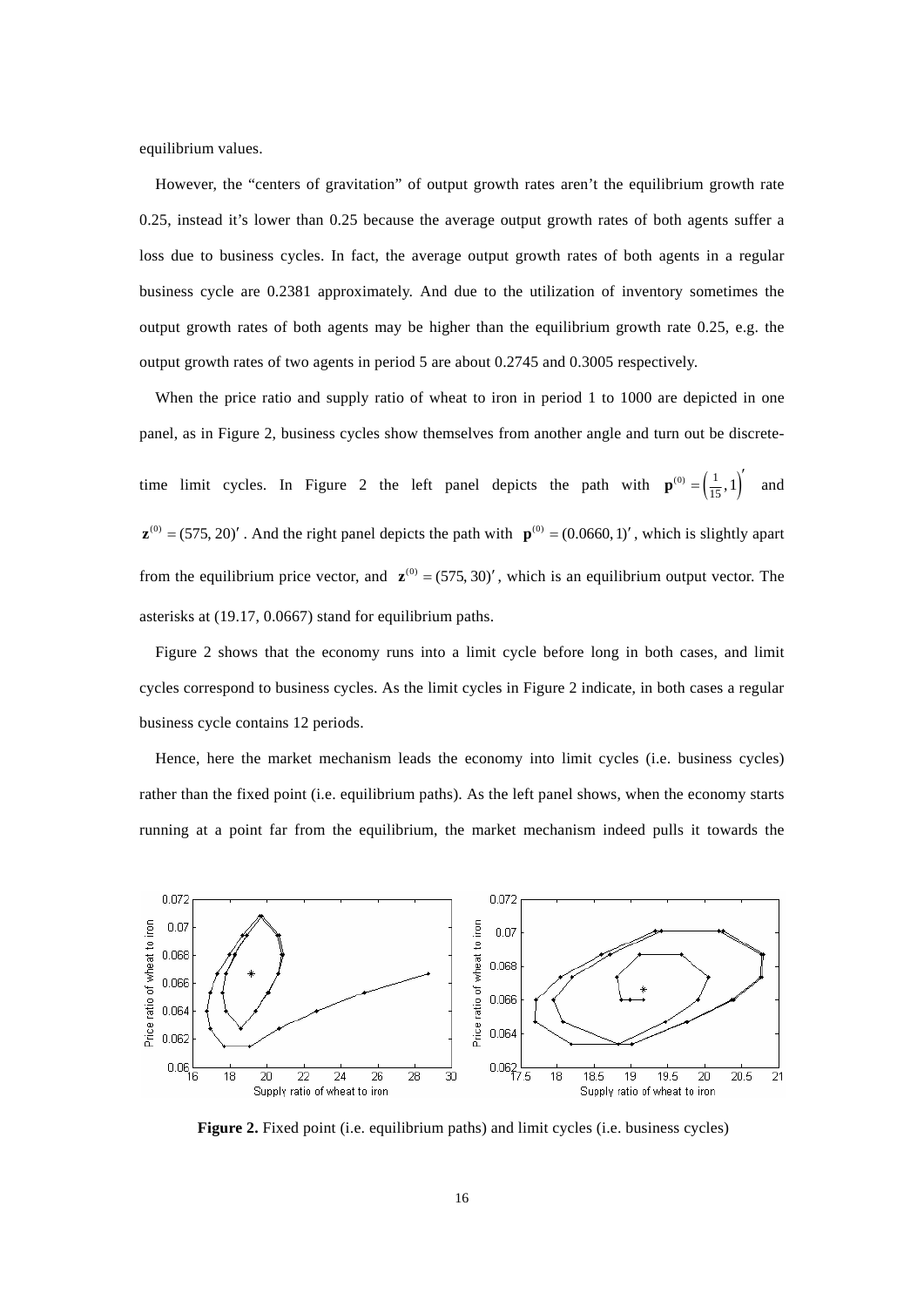equilibrium at first. However, the economy falls eventually into a limit cycle and will keep revolving around the fixed point rather than approach it. And the right panel shows that even the economy starts running at a point quite near to equilibrium paths, the invisible hand may also pull it away and finally leads it into business cycles.

Next let's focus on the path with  $\mathbf{p}^{(0)} = \left(\frac{1}{15}, 1\right)^{\prime}$  and  $\mathbf{z}^{(0)} = (575, 20)^{\prime}$ , and investigate the change of output growth rates in a regular business cycle. For instance, the output growth rates and sales rates in a regular business cycle from period 86 to period 97 are depicted in Figure 3.

If in one period the output growth rate of an agent is higher than that in the preceding period, here let's call that period a rising period of the agent; and in the opposite case, that period is called a declining period of the agent. The left panel of Figure 3 shows that there are 8 rising periods and 4 declining periods in a regular business cycle for both agents. That is, the number of rising periods is much more than the number of declining periods, which implies that when the growth rate declines, it declines suddenly and fiercely, and when it rises, it rises slowly and moderately.

Furthermore, when output growth rates of both agents are compared with sales rates, it's clear that they rise and decline quite synchronously, that is, the rise of the growth rate is usually accompanied with the reduction in inventory.

## *5.2 Land Rent*

Supplies of some factors of production may be fixed or grow at an exogenous rate  $\gamma \in (-1, +\infty)$ , e.g. land, mineral deposits, labor force etc., consequently their rents (or wage) have more complex



**Figure 3.** Output growth rates and sales rates in a regular business cycle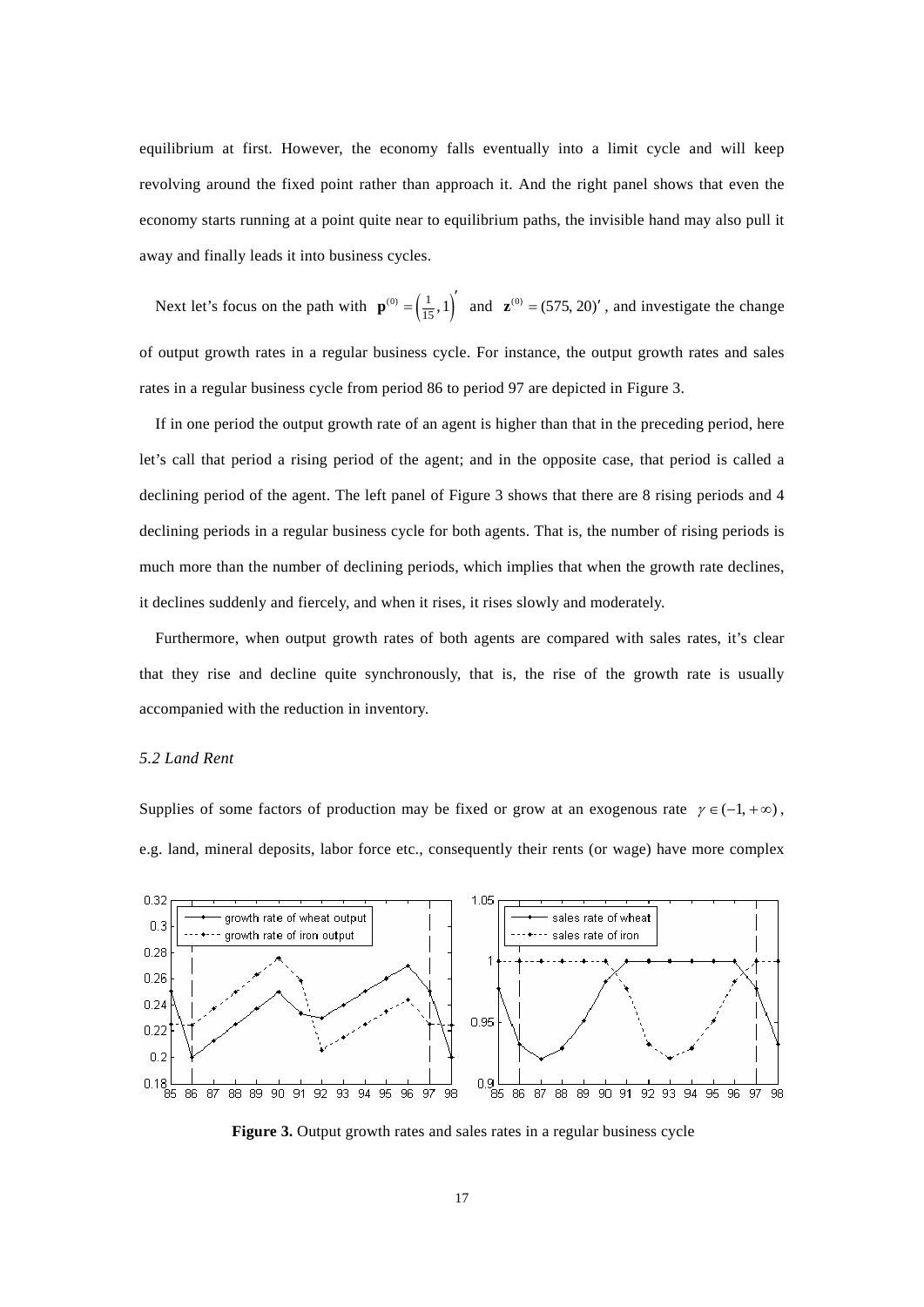dynamics than common goods, and land rent may be taken as a representative. The theory of land rent of Sraffa (1960) has been discussed by a number of authors, e.g. Kurz (1978), Salvadori (1986), Woods (1987), Bidard (2004), and these discussions ignore the consumption structure of the landowner. Assuming simply that land is uniform in quality, here let's compute the equilibrium land rent with a method taking account of the supply growth rate of land and the consumption structure of the landowner, and then simulate the dynamics of land rent. First let's extend the system (2a)-(2b) to include land as follows, where the supply of land is assumed to be 1140 units all the time.

280 quarters wheat +12 tons iron +18 units land 
$$
\rightarrow
$$
 575 quarters wheat (20a)  
120 quarters wheat +8 tons iron +5 units land  $\rightarrow$  20 tons iron (20b)  
115 quarters wheat +6 tons iron +3 units land  $\rightarrow$  1140 units land (20c)

The first two formulas are self-evident. The third formula means that in the initial period the landowner (i.e. agent 3) have 1140 units of land for rent, and the landowner consumes 115 quarters of wheat and 6 tons of iron, and uses 3 units of land for his own living. Of course, the landowner has to rent out his land to exchange his consumption bundle.

For simplicity, let's suppose the consumption structure of the landowner will keep unchanged all the time, that is, his consumption bundle muse be  $(115\xi, 6\xi, 3\xi)'$ , where  $\xi$  is a nonnegative real number indicating his consumption intensity and is determined by the magnitude of land rent and the prices of goods etc. in the exchange process. Now the variable input coefficient matrix is

$$
\mathbf{A} = \begin{bmatrix} \frac{56}{115} & 6 & \frac{23}{228} \xi \\ \frac{12}{575} & \frac{2}{5} & \frac{1}{190} \xi \\ \frac{18}{575} & \frac{1}{4} & \frac{1}{380} \xi \end{bmatrix}
$$
(21)

and the output coefficient matrix is  $B = I$ . The last column of A stands for the standard input bundle (i.e. standard consumption bundle) of the landowner, which is his consumption bundle divided by 1140. That is to say, here land is treated as the product of the landowner, and the production intensity equals 1140 all the time and the standard input bundle is variable.

Since land is indispensable for production in the economy (20a)-(20c) and technological change is excluded here, under the fixed supply of land the growth rate of the economy in an equilibrium path must be zero, that is, the P-F eigenvalue of **A** must be 1. Hence  $\xi$  are computed to be 40.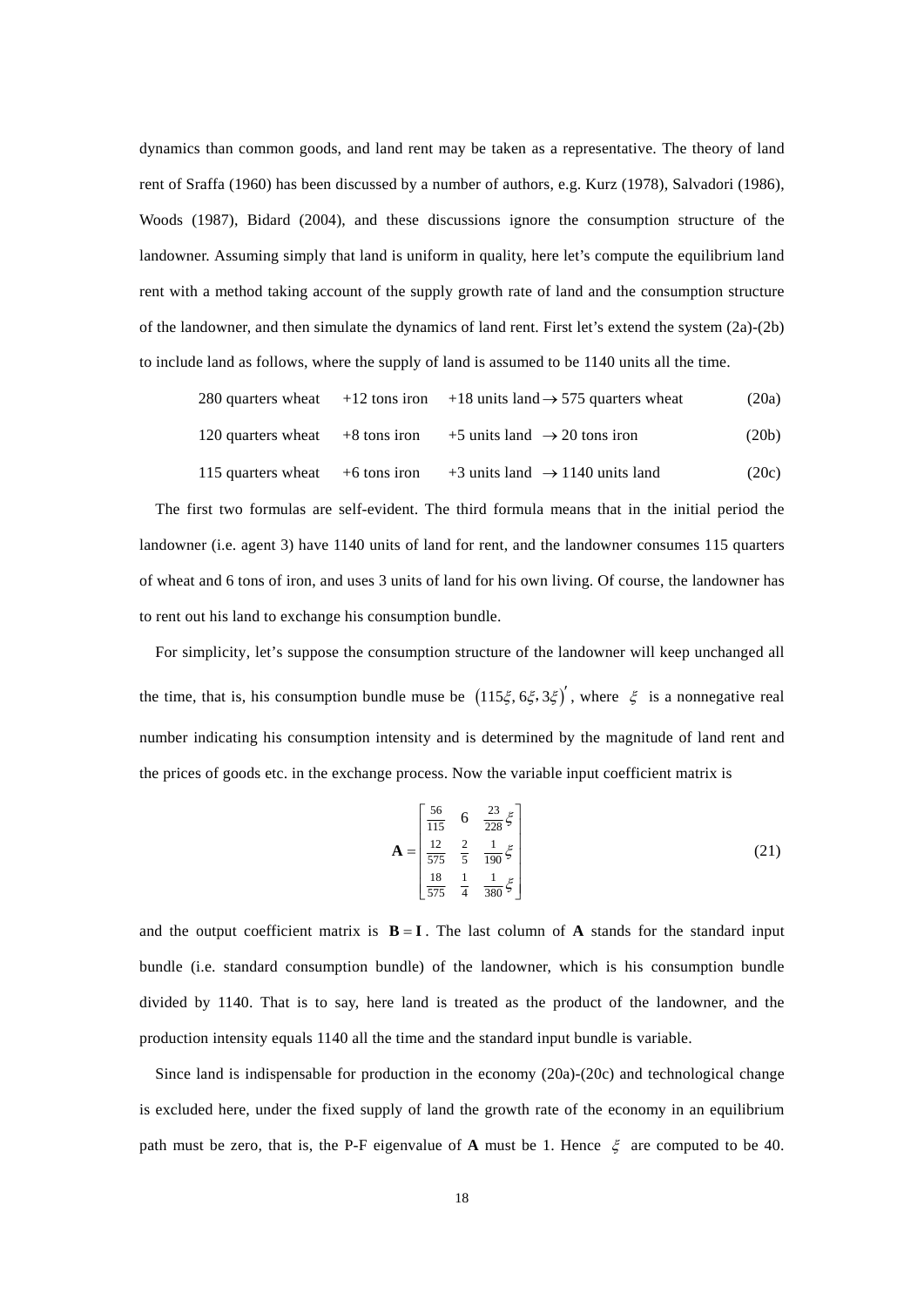That is, in an equilibrium path the input coefficient matrix must be

$$
\mathbf{A}^* = \begin{bmatrix} \frac{56}{115} & 6 & \frac{230}{57} \\ \frac{12}{575} & \frac{2}{5} & \frac{4}{19} \\ \frac{18}{575} & \frac{1}{4} & \frac{2}{19} \end{bmatrix}
$$
(22)

Furthermore, a left P-F eigenvector of  $A^*$  is found to be  $(0.0759, 1, 0.5777)'$  approximately, that is, the equilibrium land rent is about 0.5777 per unit per period with iron as the numeraire. By computing the right P-F eigenvector of  $A^*$  the production processes in the equilibrium path are found be:

|                                                                                     |  | 11200 quarters wheat +480 tons iron +720 units land $\rightarrow$ 23000 quarters wheat | (23a) |
|-------------------------------------------------------------------------------------|--|----------------------------------------------------------------------------------------|-------|
| 7200 quarters wheat $+480$ tons iron $+300$ units land $\rightarrow$ 1200 tons iron |  |                                                                                        | (23b) |

$$
4600 \text{ quarters wheat } +240 \text{ tons iron } +120 \text{ units land } \rightarrow 1140 \text{ units land} \tag{23c}
$$

Now let's run the model (19a)-(19c) with  $\mathbf{p}^{(0)} = (0.0759, 1, 0.5777)'$  and  $\mathbf{z}^{(0)} = (575, 20, 1140)'$ to simulate the dynamics of prices, land rent, and outputs. In each period the supply of land in the model is set to be 1140 units. Figure 4 depicts the simulation results.

Figure 4 shows that the land rent decreases at first due to its oversupply. However, the demand for land increases as the economy grows, and eventually the demand exceeds the fixed supply. Then the land rent begins rising until the average growth rate of the economy becomes zero. Hence only after a long time the land rent begins fluctuating around its equilibrium value. And eventually the outputs of wheat and iron also fluctuate around their equilibrium values.



**Figure 4.** Price, land rent and outputs under fixed land supply in period 1 to 400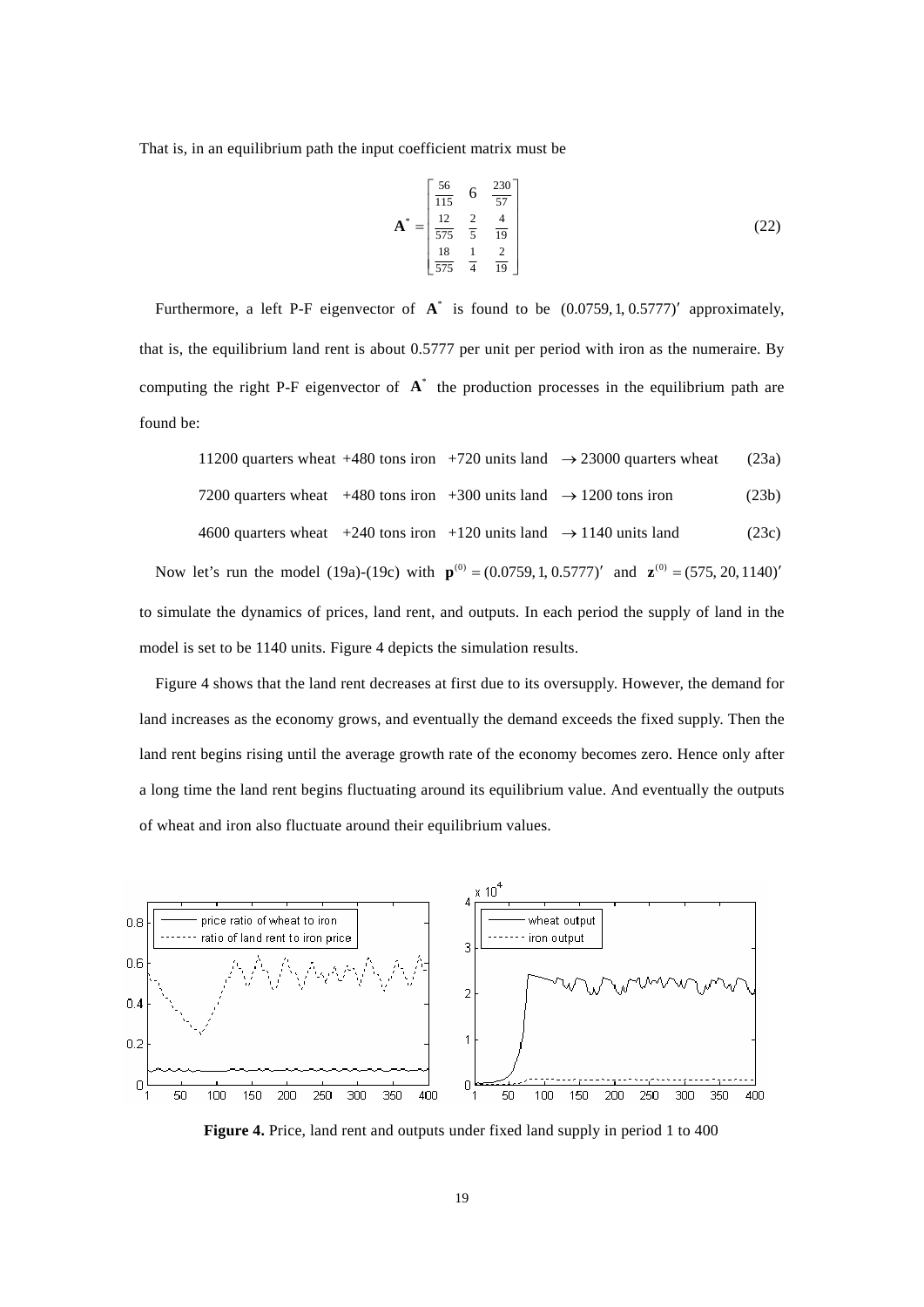When the supply of land in the system (20a)-(20c) grows exogenously at a fixed rate  $\gamma$ , the equilibrium land rent can be computed analogously.

Note that the equilibrium growth rate of the original economy (2a)-(2b) without land is 0.25 and the supply of land is exogenous, it's clear that when  $\gamma$  is no less than 0.25 agent 1 and 2 can obtain land as much as needed and need pay nothing in an equilibrium path, that is, in such a case land becomes a free good and the equilibrium land rent is zero.

When  $\gamma$  falls between -1 and 0.25, say  $\gamma = 0.2$ , the equilibrium growth rate of the economy (20a)-(20c) must be  $\gamma = 0.2$ , which implies that the P-F eigenvalue of **A** in Eq. (21) must be  $\frac{1}{1+\gamma} = \frac{5}{6}$ . Hence we find  $\xi \approx 6.1$ , and a left P-F eigenvector is found to be  $(0.0684, 1, 0.0907)'$ approximately, that is, the equilibrium land rent is about 0.0907 per unit per period with iron as the numeraire.

Furthermore, note that when the system (2a)-(2b) runs in a disequilibrium path the long-run average growth rate is lower than 0.25, hence in a disequilibrium path the supply of land may exceed the demand all the time even though  $\gamma$  is less than 0.25. And generally speaking, the exogenous supply disturbs the market mechanism and consequently the land rent does not necessarily fluctuate around its equilibrium value in a disequilibrium path. For instance, Figure 5 depicts the dynamics of the land rent and the wheat price with iron as the numeraire when  $\gamma = 0.2$ , wherein  ${\bf p}^{(0)} = (0.0684, 1, 0.0907)'$  and  ${\bf z}^{(0)} = (575, 20, 1140)'$ . The figure shows that the wheat price fluctuates around 0.0684, however, the land rent fluctuates below its equilibrium value 0.0907.



**Figure 5.** Wheat price and land rent under growing land supply ( $\gamma = 0.2$ ) in period 1 to 800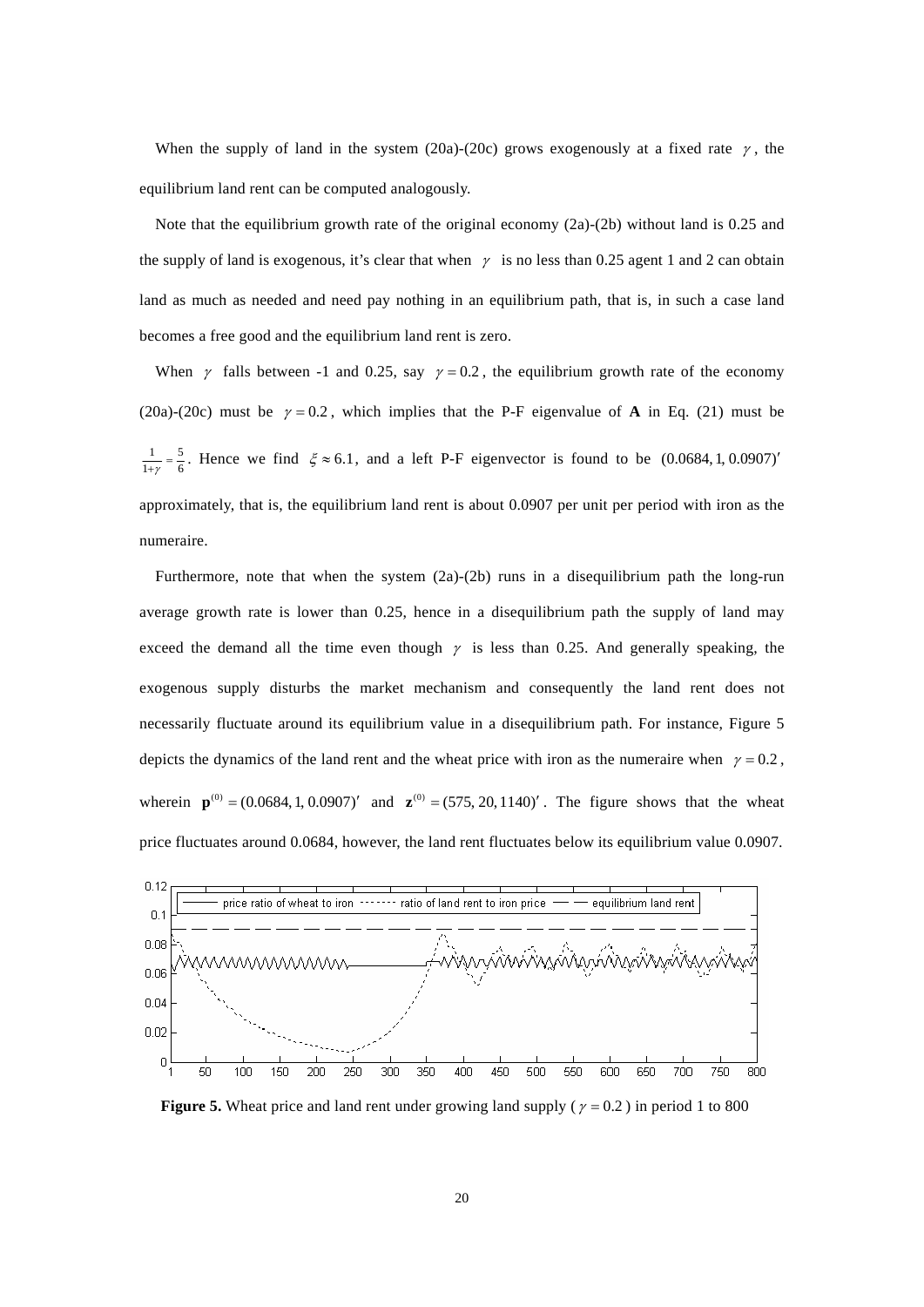## **6. Two-Country Economy**

In this section let's extend the system of Sraffa to a two-country economy and analyze its dynamics under free trade and trade protectionism. Let's regard the system  $(2a)-(2b)$  as country 1, and suppose there is another country, namely country 2, which consists of agent 3 and 4, and runs in the initial period as follows:

215 quarters wheat 
$$
+14
$$
 tons iron  $\rightarrow$  575 quarters wheat (24a)

105 quarters wheat 
$$
+10
$$
 tons iron  $\rightarrow$  20 tons iron (24b)

The equilibrium growth rate of country 2 is also 0.25. An equilibrium price vector is  $\mathbf{p}^* = \left(\frac{2}{35}, 1\right)' \approx (0.0571, 1)'$ , and an equilibrium output vector is  $\mathbf{z}^* = (345, 28)'$ . Similar to country 1, with  $\mathbf{p}^{(0)} = \left(\frac{2}{35}, 1\right)^{\prime}$  and  $\mathbf{z}^{(0)} = (575, 20)^{\prime}$  the economy of country 2 will also exhibit regular business cycles, and the average output growth rates of both agents in a regular business cycle are about 0.2379.

Next let's investigate the economy consisting of the two countries.

#### *6.1 Two-country Economy under Free Trade*

When all goods are internationally tradable, the two-country economy contains 2 goods and 4 agents, and the input and output coefficient matrices are

$$
\mathbf{A} = \begin{bmatrix} \frac{56}{115} & 6 & \frac{43}{115} & \frac{21}{4} \\ \frac{12}{575} & \frac{2}{5} & \frac{14}{575} & \frac{1}{2} \end{bmatrix}, \quad \mathbf{B} = \begin{bmatrix} 1 & 0 & 1 & 0 \\ 0 & 1 & 0 & 1 \end{bmatrix}
$$
(25)

Let's run the model (19a)-(19c) with  $\mathbf{p}^{(0)} = \left(\frac{1}{15}, 1\right)$ , i.e. an equilibrium price vector for country 1, and  $\mathbf{z}^{(0)} = (575, 20, 575, 20)'$ . The output growth rates of agents are depicted in Figure 6, and the price ratio of wheat to iron is depicted in the left panel of Figure 7.

Figure 6 shows that the output growth rate of wheat of country 1 is much lower than that of country 2, and the output growth rate of iron of country 1 is much higher than that of country 2. That is, the outputs of agent 1 and agent 4 grow at much smaller rates than that of agent 3 and 2. As a result, the share of agent 1 in the wheat market and the share of agent 4 in the iron market keep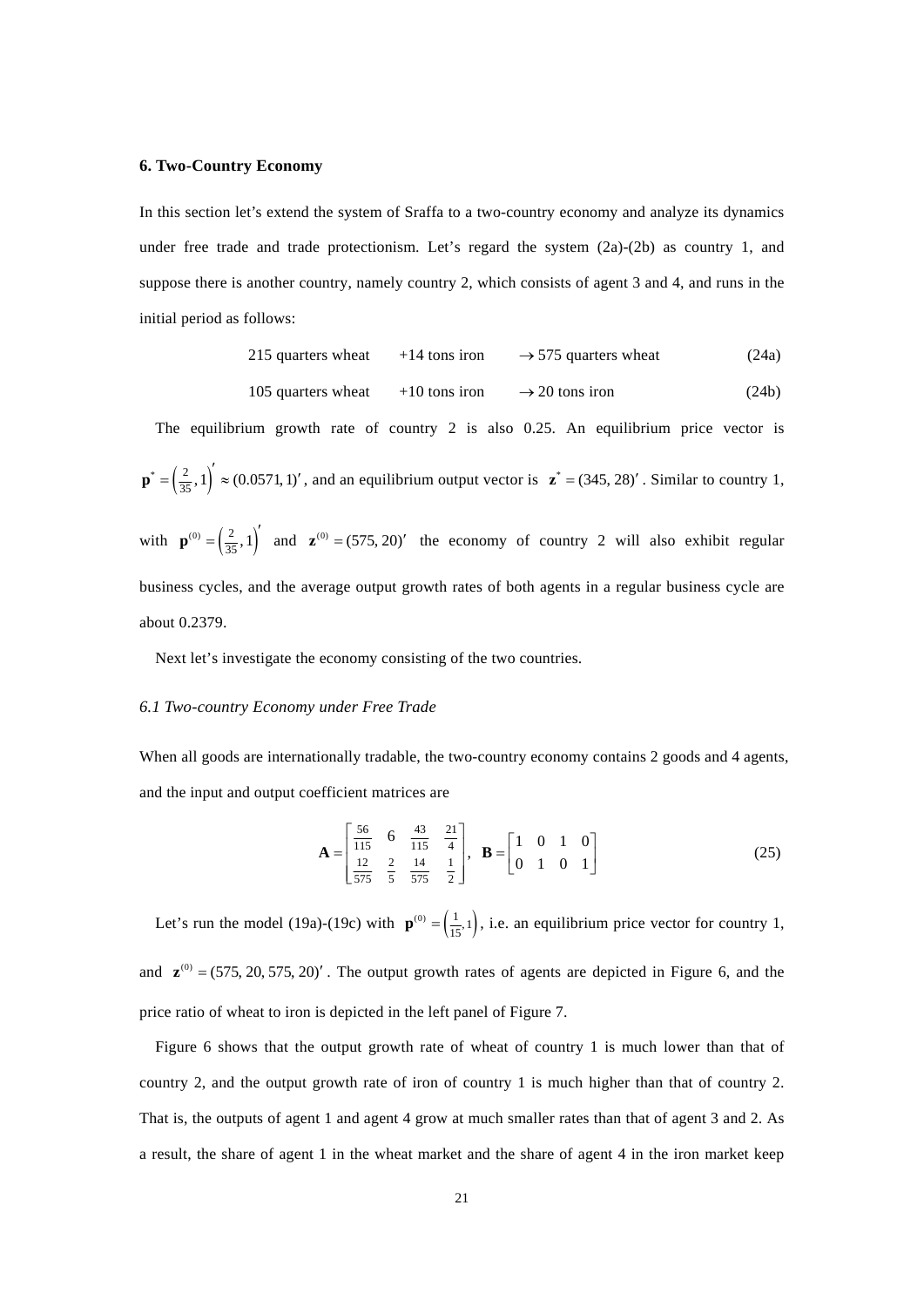

**Figure 6.** Growth rates of outputs under free trade in period 1 to 100

decreasing, thus they will be washed out from the market in the long run. As a matter of fact, both the wheat output ratio of country 1 to country 2 and the iron output ratio of country 2 to country 1 in period 100 are about 0.1%. Consequently, the pattern of international trade in the long run must be that country 1 exports iron and imports wheat and country 2 exports wheat and imports iron.

Hence in the long run the two-country economy is dominated by agent 2 and 3, and in fact the two agents can compose an autarkic sub-economy. The equilibrium price ratio of wheat to iron in the sub-economy is computed likewise to be 0.0616 approximately, and the equilibrium growth rate is about 0.2997. The left panel of Figure 7 shows that the prices ratio in the two-country economy fluctuates around 0.0616 due to the domination of the sub-economy.

Finally, let's discuss the intensities of inputs in technologies briefly. By Eq. (25) it's clear that the technologies producing iron are more iron-intensive than the technologies producing wheat for both countries. In other words, iron is the iron-intensive product and wheat isn't. Furthermore, either technology of country 2 is more iron-intensive than the corresponding technology of country 1. So we may say that technologies of country 2 are more iron-intensive than country 1. Since country 2 exports wheat and imports iron, we see that a country with relatively iron-intensive technologies may import an iron-intensive product and export a non-iron-intensive product.

## *6.2 Two-country Economy under Trade Protectionism*

Now let's suppose wheat is internationally non-tradable due to trade protectionism. Since the wheat of country 1 and country 2 isn't substitutable for each other and consequently may have different prices, they need to be treated as two distinct goods. Therefore the two-country economy contains 3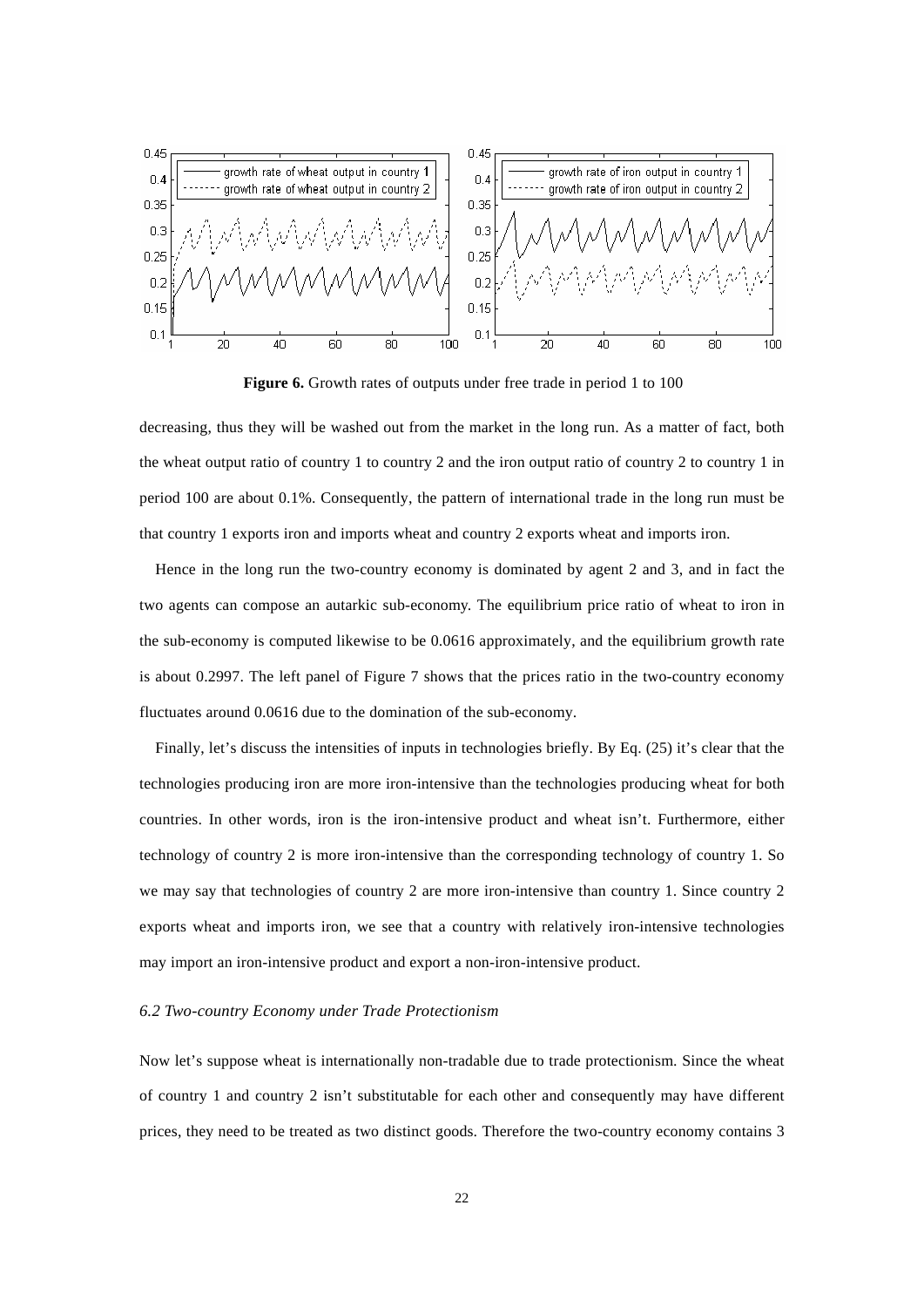goods (i.e. wheat of country 1, iron, wheat of country 2) and 4 agents now, and the input and output coefficient matrices are

$$
\mathbf{A} = \begin{bmatrix} \frac{56}{115} & 6 & 0 & 0 \\ \frac{12}{575} & \frac{2}{5} & \frac{14}{575} & \frac{1}{2} \\ 0 & 0 & \frac{43}{115} & \frac{21}{4} \end{bmatrix}, \quad \mathbf{B} = \begin{bmatrix} 1 & 0 & 0 & 0 \\ 0 & 1 & 0 & 1 \\ 0 & 0 & 1 & 0 \end{bmatrix}
$$
(26)

Let  $\mathbf{p}^{(0)} = (1, 15, 1)'$ , that is, the initial prices of wheat of both countries are equal, and let  $\mathbf{z}^{(0)} = (575, 20, 575, 20)'$ . The price ratios of wheat to iron are depicted in the right panel of Figure 7, which shows that the wheat price of country 1 now is higher than that of country 2.

Since either wheat producer cannot trade with the foreign iron producer, iron also becomes internationally non-tradable in effect because two iron producers needn't trade with each other. Thus there is virtually no international trade now, and two countries are linked only through the unified iron market and the same iron price. Now an equilibrium path in the two-country economy is merely a simple combination of the equilibrium paths in two one-country economies. So the equilibrium price ratios of wheat to iron of two countries are still 0.0667 and 0.0571 respectively now. The right panel in Figure 7 shows that the price ratios indeed fluctuate around them. And now the equilibrium growth rate of the two-country economy is still 0.25.

The output growth rates of agents are depicted in Figure 8, and the growth rates of output values of two countries are depicted in Figure 9. Here the output value of one country in one period is computed on the basis of outputs of its agents and the normalized market price vector in that period.

Now the average growth rates of agents 2 and 3 are lower than that under free trade, and the



**Figure 7.** Price ratio of wheat to iron under free trade and trade protectionism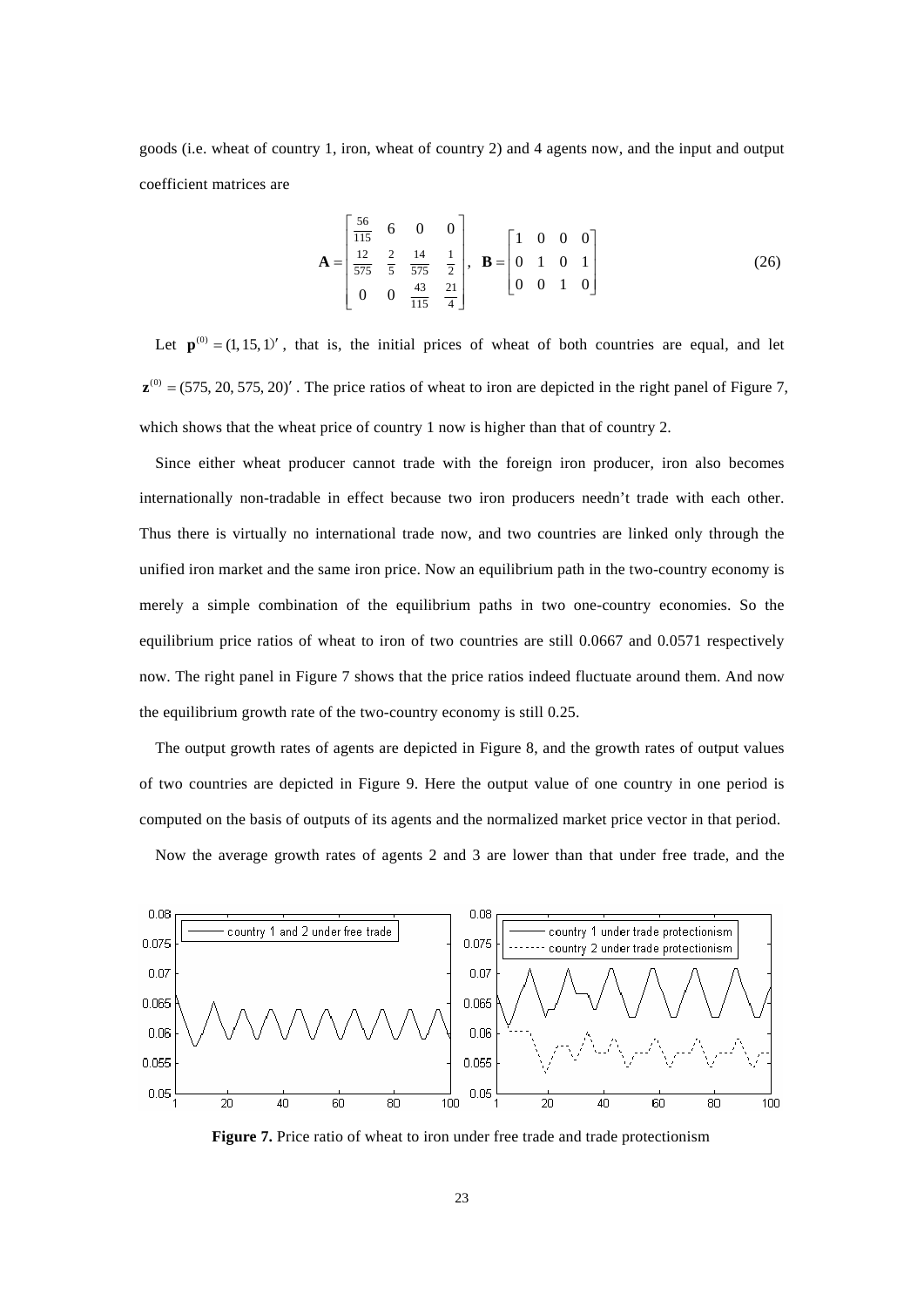

**Figure 8.** Growth rates of outputs under trade protectionism

average growth rates of agents 1 and 4 are higher. The average growth rates of agent 1 and 2 in a regular business cycle are computed to be about 0.2324 and that of agent 3 and 4 are about 0.2338.

Agent 1 and 4 survive due to trade protectionism, however, both countries suffer a growth rate loss in output values. In a regular business cycle, the average growth rates of output values of both countries under free trade are computed to be 0.2896, which are higher than 0.25 (i.e. the equilibrium growth rates of both countries when they are separated). Under trade protectionism the average growth rates of output values of two countries are computed to be 0.2324 and 0.2338 respectively.

Moreover, note that for the two countries the current average growth rates (i.e. 0.2324 and 0.2338) are lower than 0.2381 and 0.2379 respectively, that is, lower than the average growth rates of output values of two countries when two countries are separated, hence in this example the best arrangement for the two countries is free trade, the next is to separate two countries, and the worst is the trade protectionism with non-tradable wheat and tradable iron.



**Figure 9.** Growth rates of output values of two countries under free trade and trade protectionism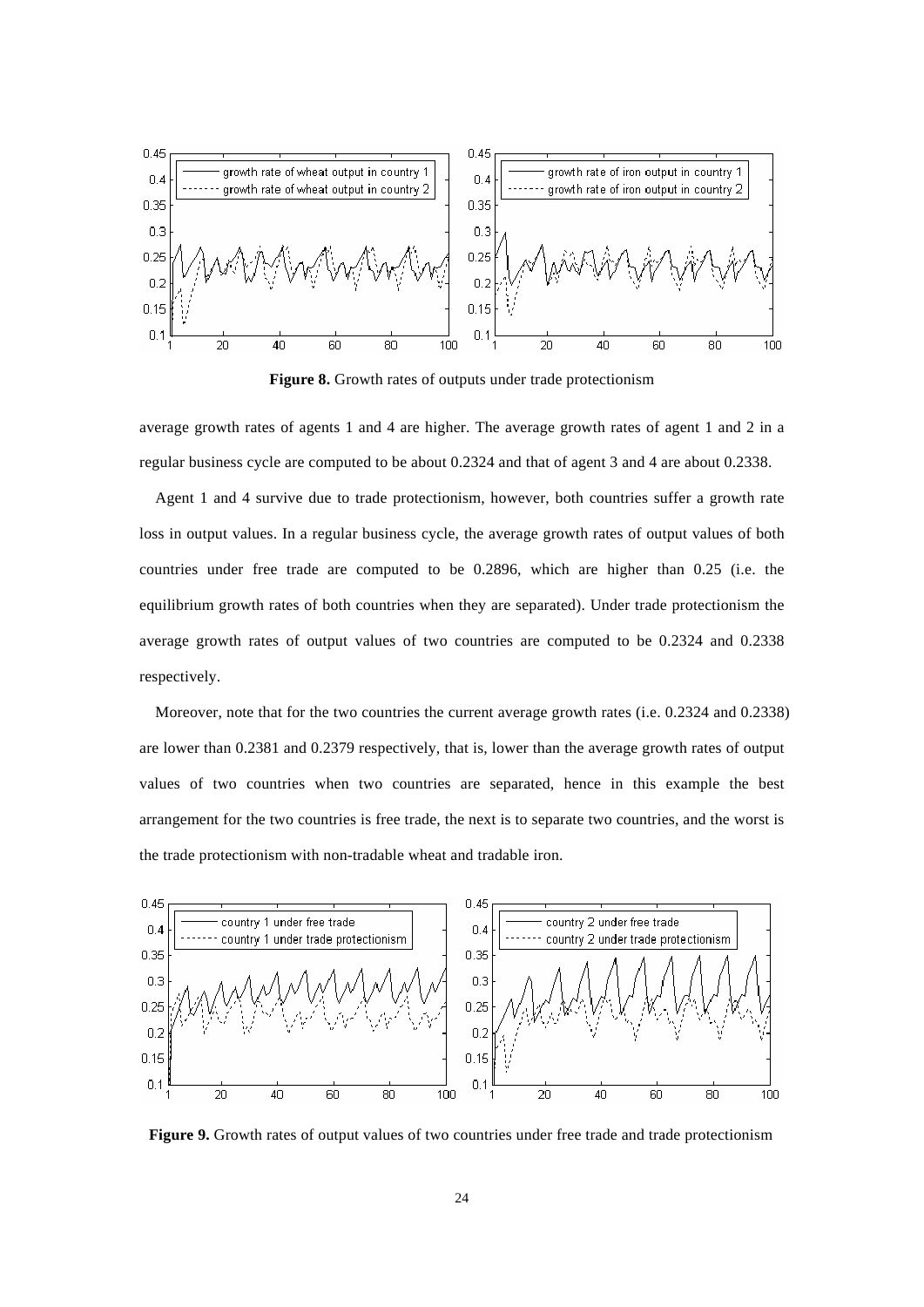## **7. Concluding Remarks**

The economy in the real world runs in disequilibrium, and in this sense the disequilibrium analysis is as crucial as the equilibrium analysis. The structural growth model presented in this paper provides a dynamic analytical tool based on the classical growth framework for the disequilibrium analysis. In the model a country is treated as a collection of agents, therefore the disequilibrium dynamics of a one-country economy and a multi-country economy can be analyzed in a unified way. By aggregating the individual variables of agents, the macroeconomic variables of countries such as output values and their growth rates, amounts of exports and imports, etc., can be analyzed readily.

For concreteness a system of Sraffa (1960) is utilized to exemplify the structural growth model and simulations are performed, and we arrive at some conclusions as follows.

First, simulations shows that in some sense the equilibrium paths in the growth model correspond to a fixed point and business cycles corresponds to limit cycles, and the market mechanism usually will pull the economy into a limit cycle rather than the fixed point. And in business cycles variables such as prices, profit rates, output ratios fluctuate around their equilibrium values. However, the "centers of gravitation" of output growth rates are lower than the equilibrium growth rate due to the growth rate loss resulting from business cycles.

As for the land rent under an exogenous supply of homogeneous land, its equilibrium value is determined by the consumption structure of landowner, the exogenous growth rate of land supply and technologies of other agents. Since wage is the rent of labor force, the equilibrium wage rate can be computed likewise based on the consumption structure of labor force, the exogenous growth rate of labor force supply and technologies of other agents. And due to the exogenous supply of land the land rent doesn't necessarily fluctuate around its equilibrium value in disequilibrium paths.

For the two-country economy extended from the system of Sraffa in this paper, the free trade boosts the growth rates of output values of both countries in comparison with trade protectionism. And under free trade those agents with lower growth rates will inevitably be washed out by international competitors in the long run, as a result the pattern of international trade emerges naturally. Hence, in a disequilibrium multi-country economy the pattern of international trade can be identified in the light of output growth rates of agents, and both the growth rates and the trade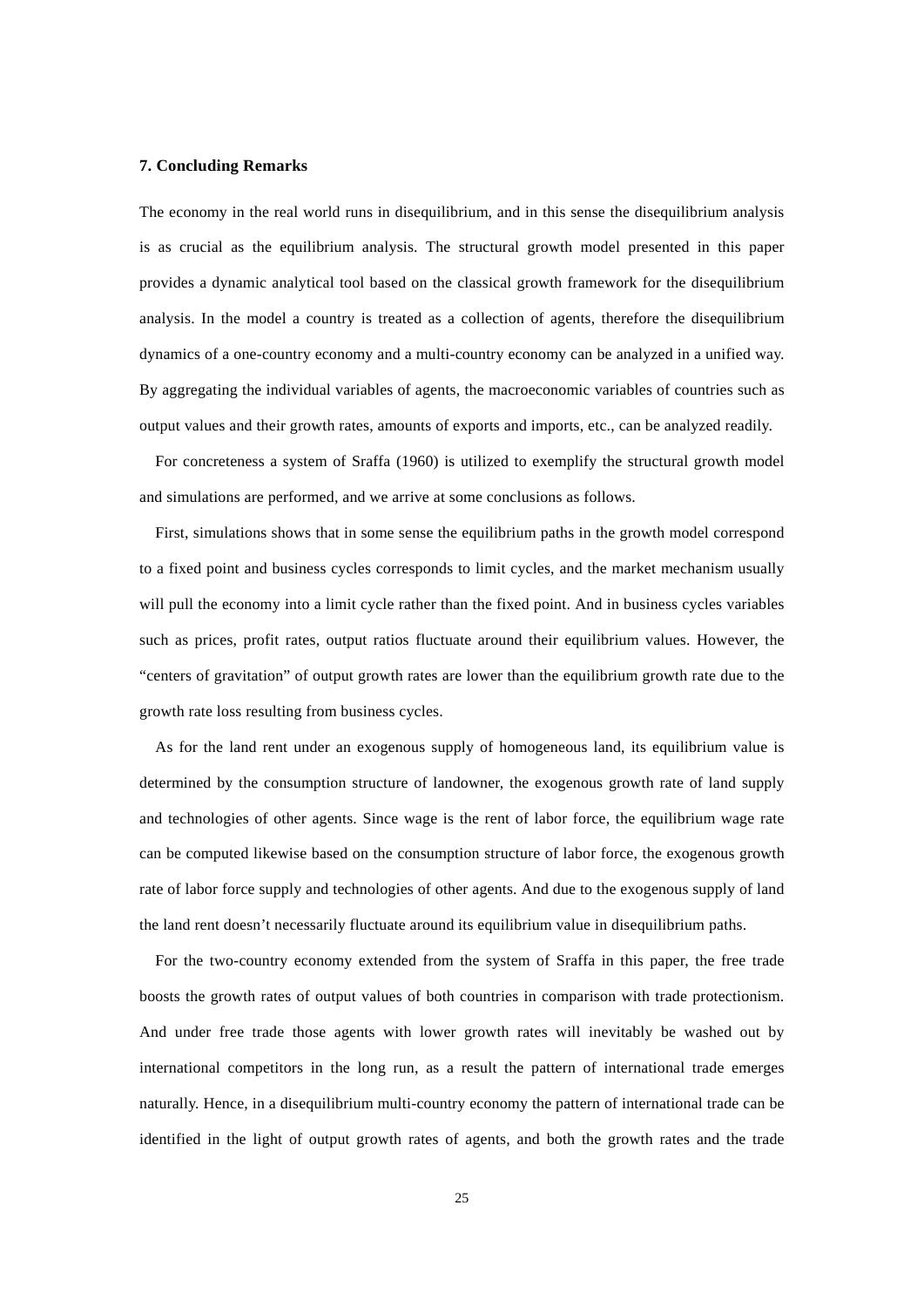pattern can be investigated easily by simulations.

## **References**

- Bidard, C. (2004) *Prices, Reproduction, Scarcity*, Cambridge: Cambridge University Press.
- Dietzenbacher, E. (1988) Perturbations of Matrices: A Theorem on the Perron Vector and its Applications to Input-output Models, *Journal of Economics*, 48(4), pp. 389-412.
- Dorfman, R., P. A. Samuelson and R. M. Solow. (1958) *Linear Programming and Economic Analysis*. New York: McGraw-Hill.
- Gale, D. (1960) *The Theory of Linear Economic Models.* New York: McGraw-Hill.
- Kemeny, J. G., O. Morgenstern and G. L. Thompson. (1956) A Generalization of the von Neumann Model of an Expanding Economy, *Econometrica*, 24, pp. 115-135.
- Kurz, H. (1978) Rent Theory in a Multisectoral Model, *Oxford Economic Papers*, 30(1), pp. 16-37.
- Kurz, H., and N. Salvadori. (1995) *Theory of Production: A Long-Period Analysis*, Cambridge: Cambridge University Press.
- Kurz, H. and N. Salvadori. (2000) 'Classical' Roots of Input-Output Analysis: A Short Account of its Long Prehistory, *Economic Systems Research*, 12(2), pp. 153-179.
- Kurz, H. and N. Salvadori. (2001) Sraffa and von Neumann, *Review of Political Economy*, 13(2), pp. 161-180.
- Leontief, W. (1936) Quantitative Input-Output Relations in the Economic System of the United States, *Review of Economics and Statistics*, 18, pp. 105-125.
- Leontief, W. (1941) *Structure of the American Economy, 1919-1929*. Cambridge, Mass.: Harvard University Press.
- Los, B. (2001) Endogenous Growth and Structural Change in a Dynamic Input–Output Model. *Economic Systems Research*, 13(1), pp. 3-34.
- Marx, K. (1956) *Capital*, vol. II, (Moscow, Progress Publishers). English translation of Das Kapital, vol. II, edited by F. Engels, (Hamburg, Meissner, 1885).
- McKenzie, L. W. (1963) Turnpike Theorems for a Generalized Leontief Model, *Econometrica*, 31, pp. 165-180. McKenzie, L. W. (1976) Turnpike Theory, *Econometrica*, 44, pp. 841-865.
- Morishima, M. (1964) *Equilibrium, Stability and Growth: A Multi-sectoral Analysis*. New York: Oxford University Press.
- Morishima, M. (1973) *Marx's Economics: A Dual Theory of Value and Growth*. Cambridge: Cambridge University Press.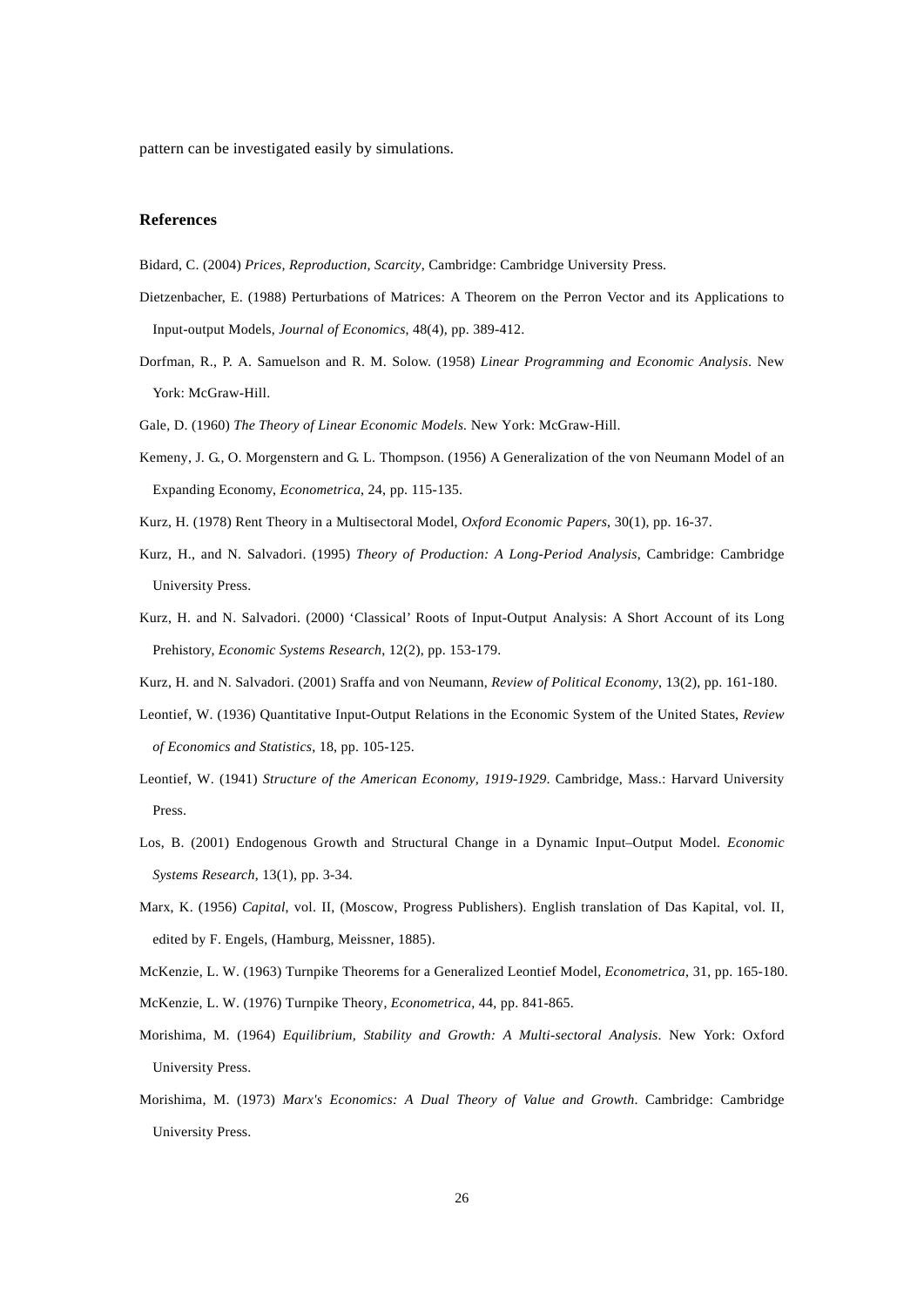- Quesnay, F. (1972) *Quesnay's Tableau Economique* [1759]. Edited by M. Kuczynski and R. L. Meek. London: Macmillan.
- Salvadori, N. (1986) Land and Choice of Techniques within the Sraffa Framework, *Australian Economic Papers*, 25, pp. 94-105.
- Salvadori, N. and I. Steedman. (1990) *Joint Production of Commodities*, Edward Elgar Publishing.
- Samuelson, P. and E. Etula. (2006) Testing to Confirm that Leontief–Sraffa Matrix Equations for Input/Output Must Obey Constancy of Returns to Scale. *Economics Letters*, 90, pp. 183–188.
- Solow, R and P. Samuelson. (1953) Balanced Growth under Constant Returns to Scale, *Econometrica*, 21, pp. 412-424.
- Sraffa, P. (1960) *Production of Commodities by Means of Commodities*. Cambridge: Cambridge University Press.

von Neumann, J. (1945) A Model of General Economic Equilibrium, *Review of Economic Studies*, 13, pp. 1–9. Woods, J. (1987) A Note on Rent, *Oxford Economic Papers*, 39, pp. 388-411.

## **Appendix. Mathematical Proofs**

**Proof of Proposition 1.** (i) Because **S'A** is indecomposable, each column of **A** must be semipositive. Then  $\mathbf{A}'\mathbf{p}$  is a positive vector, and all entries on the main diagonals of  $\widehat{\mathbf{A}'\mathbf{p}}^{-1}$ ,  $\widehat{\mathbf{s}}^{-1}$  $\overline{a}$ and **p**  $\hat{\mathbf{p}}$  are positive. Hence if the  $(i, j)$  entry of **S'A** is positive then the  $(i, j)$  entry of **Z** is also positive. Therefore **Z** is indecomposable.

And it can be readily verified that  $p'AZ = p'A$  holds. By Perron-Frobenius theorem, the P-F eigenvalue of **Z** equals 1 and  $p'A$  is a left P-F eigenvector of **Z**.

(ii) We have:

$$
\mathbf{p}' \mathbf{A} \mathbf{z} = \mathbf{p}' \mathbf{s}^{-1} \mathbf{A} \mathbf{z} \mathbf{S} \Leftrightarrow \mathbf{p}' \mathbf{A} \mathbf{z} = \mathbf{p}' \mathbf{A} \mathbf{z} \mathbf{s}^{-1} \mathbf{S} \Leftrightarrow \mathbf{A}' \mathbf{p} \mathbf{z} = \mathbf{S}' \mathbf{s}^{-1} \mathbf{p} \mathbf{A} \mathbf{z}
$$
  

$$
\Leftrightarrow \mathbf{A}' \mathbf{p}^{-1} \mathbf{S}' \mathbf{s}^{-1} \mathbf{p} \mathbf{A} \mathbf{z} = \mathbf{z} \Leftrightarrow \mathbf{Z} \mathbf{z} = \mathbf{z}
$$
 (A.1)

Hence by Perron-Frobenius theorem the statement holds.

**Proof of Proposition 2. (i) Let <b>p** be a left P-F eigenvector of **A** and  $\lambda$  be the P-F eigenvalue, it's clear that  $\mathbf{Z} = \widehat{\mathbf{A}'\mathbf{p}}^{-1} \widehat{\mathbf{p}}\mathbf{A} = \mathbf{A}/\lambda$ . Since **z** is a right P-F eigenvector of **Z**, **z** must be a right P-F